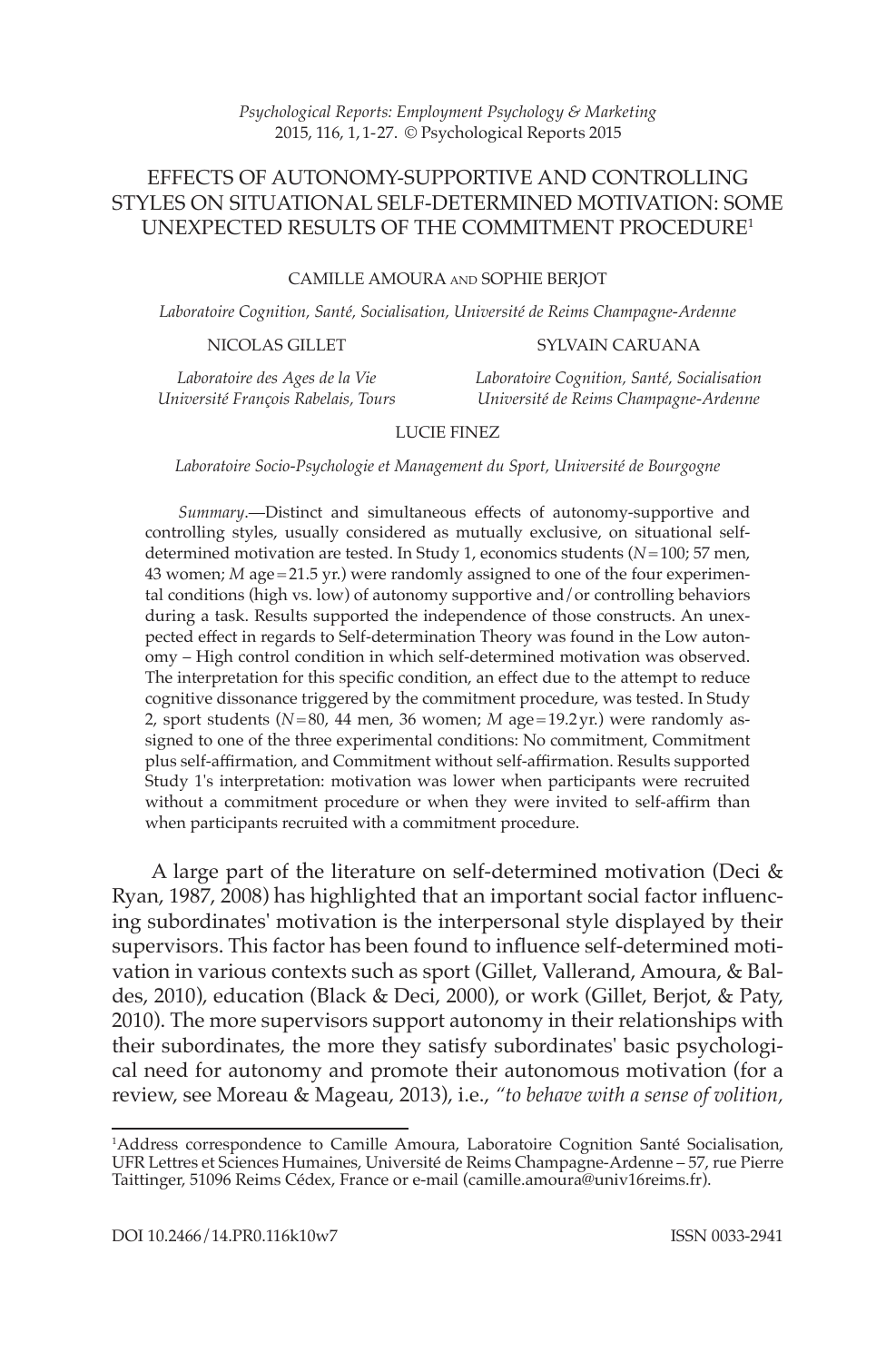#### 2 C. AMOURA, *ET AL.*

*willingness, and congruence; (…) to fully endorse and concur with the behav*ior one is engaged in" (Deci & Ryan, 2012, p. 85). An autonomy-supportive style encourages subordinates' self-regulation by allowing them to make choices, thus supporting their need for autonomy. Conversely, a controlling style promotes subordinates' controlled motivation and amotivation by thwarting subordinates' need for autonomy (Deci, Eghrari, Patrick, & Leone, 1994; Grolnick, 2003; Reeve, 2009). A controlling supervisor pressures subordinates to think, feel, or behave in specific ways. According to the Hierarchical Model of Intrinsic and Extrinsic Motivation (HMIEM; Vallerand, 1997), this social factor affects self-determined motivation at three levels of generality (global, contextual, and situational).

 Researchers often consider supervisors' behavior as either autonomysupportive (and not controlling) or as controlling (and not autonomy-supportive; Deci, Schwartz, Sheinman, & Ryan, 1981; Vansteenkiste, Sierens, Goossens, Soenens, Dochy, Mouratidis, et al., 2012). They thus imply that the supervisor's behavior cannot be perceived as both autonomy-supportive and controlling (Soenens & Vansteenkiste, 2010). However, in real life, supervisors' behaviors are often far more complex and can, at times, appear to be autonomy-supportive *and* controlling because a large array of behaviors is displayed (Grolnick & Ryan, 1989; Pelletier, Fortier, Vallerand, & Brière, 2001 ; Tessier, Sarrazin, & Ntoumanis, 2008 ; Amoura, Berjot, Gillet, Caruana, & Finez, 2013). The idea that both interpersonal styles can be displayed simultaneously has been more explicitly and recently highlighted in contexts such as sport ( Bartholomew, Ntoumanis, & Thøgersen-Ntoumani, 2010), health (Ng, Ntoumanis, & Thøgersen-Ntoumani, 2014), and parenting (Silk, Morris, Kanaya, & Steinberg, 2003). However, this literature is scarcer, and has mostly used correlational designs. Moreover, most experiments were run at a contextual level (Vallerand, 1997) and often only with measures of perceptions (by the way of autonomy-support/control scales). The goal of the current study is to test more directly the hypothesis of the independence of autonomy and control by using an experimental design in which controlling and/or autonomy-supportive behaviors are directly displayed by a supervisor while students perform a task. In addition, the effects of those behaviors on the situational self-determined motivation of students will be assessed.

#### *Interpersonal Style*

 When behaving in an autonomy-supportive manner, a supervisor adopts students' perspectives and feelings, gives rationales when a request is made, and supports students' choice and self-regulation (Deci, *et al.*, 1994; Reeve & Jang, 2006; Jang, Reeve, & Deci, 2010). That autonomy-supportive style has been operationalized in prior studies through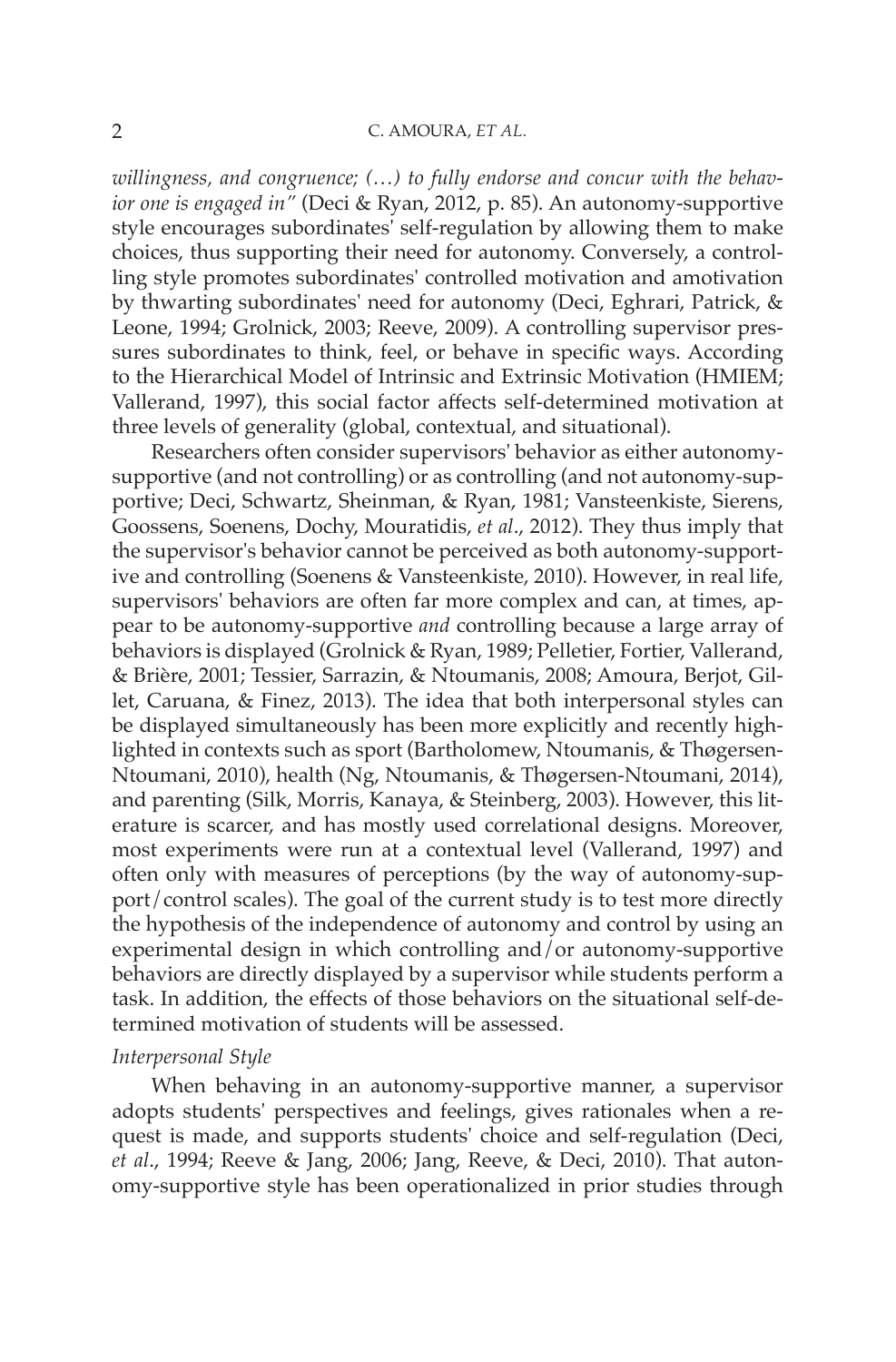behaviors such as (a) nurturing inner motivational resources (Stefanou, Perencevich, DiCinto, & Turner, 2004), (b) providing rationales (Reeve, Jang, Hardre, & Omura, 2002), (c) relying on non-controlling and informational language (Reeve & Jang, 2006), d) displaying patience (Reeve & Jang, 2006), and (e) acknowledging and accepting expressions of negative affect (Reeve, 2009). The literature has clearly shown that those behaviors promote self-determined motivation. For instance, Moustaka, Vlachopoulos, Kabitsis, and Theodorakis (2012 ) have shown that participants who were involved in a fitness program in an autonomy-supportive context reported higher satisfaction of their needs for autonomy and competence, self-determined motivation, and subjective vitality, compared to a group in a non-autonomy-supportive context. Also, in an educational context, Sheldon and Filak (2008) have shown that autonomy-support, competence-support, and relatedness-support predicted students' intrinsic motivation and willingness to recommend the experience (Boggle puzzle) to another student. Finally, Reeve and Jang (2006 ) have shown that teachers' autonomy support, compared to controlling teachers, influenced significantly more students' perceived autonomy, interest, engagement, and performance in a puzzle task. Similar results were reported in the literature on Self Determination Theory (SDT: see also Reeve, 2009 , for a review in the educational domain; Tsai, Kunter, Lüdtke, Trautwein, & Ryan, 2008 ).

 Still, according to Reeve (2009 ), a controlling style consists of forcing subordinates to adopt the teacher's perspective, intruding into students' thoughts, feelings, or actions, and pressuring students to think, feel, or behave in a specific way. Controlling style is operationalized through behaviors such as relying on outer sources of motivation, neglecting rationales, relying on pressuring-inducing language, displaying impatience for students to produce the right answer, and asserting power to overcome students' complaints and expressions of negative affect. Again, the literature has shown that a controlling style promoted controlled forms of motivation (introjected and extrinsic regulations) and amotivation ( Pelletier, *et al.*, 2001), because control thwarts basic psychological needs (Soenens, Vansteenkiste, Sierens, Dochy, & Goossens, 2012 ). The SDT literature also distinguishes externally from internally controlling techniques ( Ryan, 1982; Plant & Ryan, 1985). Externally controlling techniques refer to tangible rewards (Deci, 1971), deadlines (Amabile, DeJong, & Lepper, 1976), surveillance (Lepper & Greene, 1975), controlling statements (Assor, Kaplan, Kanat-Maymon, & Roth, 2005 ), evaluations ( Harackiewicz, Manderlink, & Sansone, 1984), or threats (Deci & Cascio, 1972), all of which have deleterious effects on self-determined motivation. Internally controlling techniques go further in thwarting people's basic psychological needs for autonomy, competence, and relatedness as they use guilt-inductions, shaming,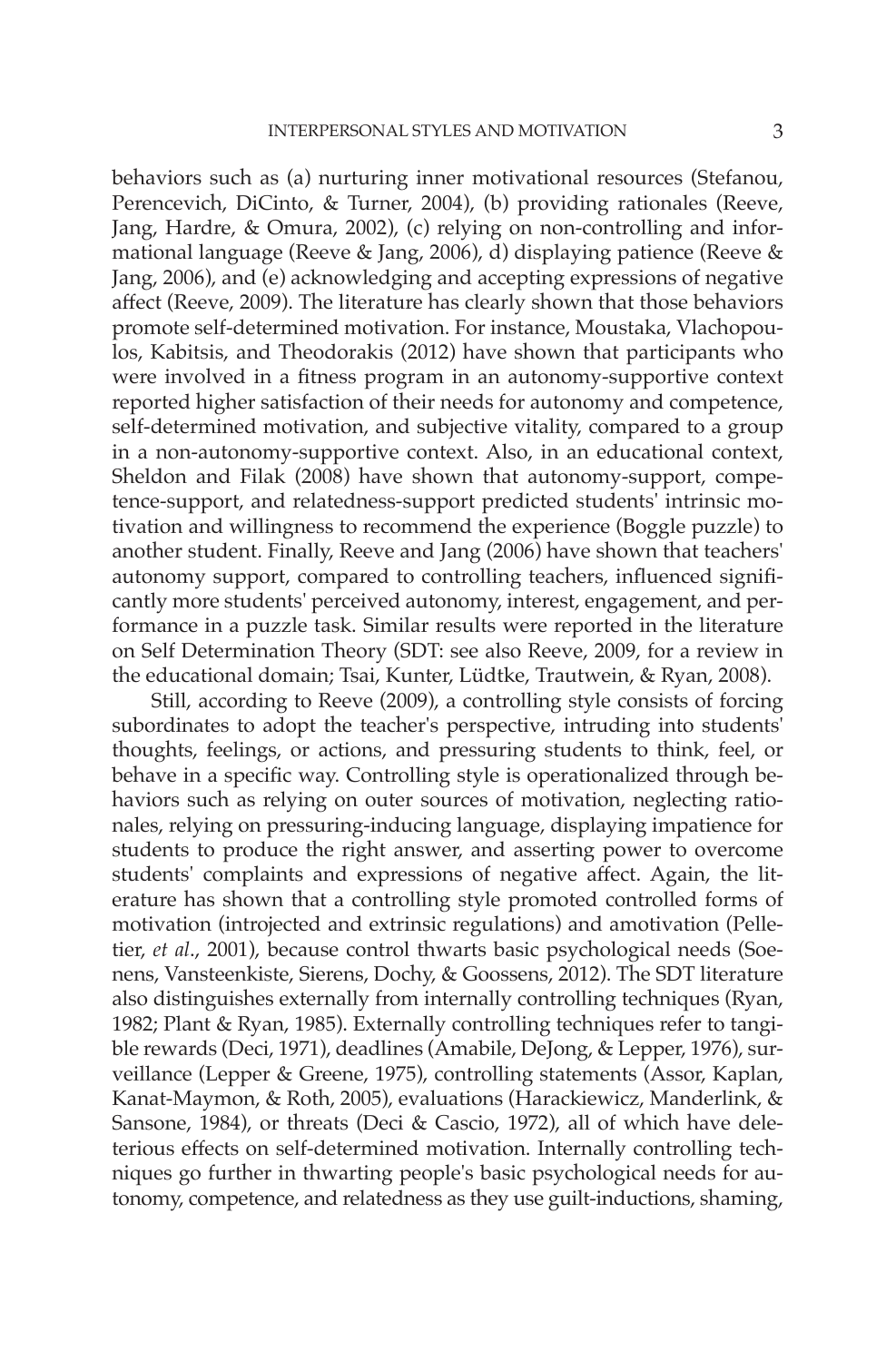love withdrawal, and performance goals (Soenens & Vansteenkiste, 2010; Mageau, Ranger, Koestner, Moreau, & Forest, 2011; Moreau & Mageau, 2012). To the best of the authors' knowledge, internally controlling techniques have never been used in an experimental study, for evident ethical reasons.

If these two styles clearly refer to different behaviors, the way they are considered by researchers varies and no consensus has been reached. Indeed, supervisors' behaviors are complex.

# *Relations Between Autonomy-supportive and Controlling Styles*

 As already mentioned, autonomy support and control are the two major interactional styles and have for a long time been considered opposites and/or as mutually exclusive (Mageau & Vallerand, 2003; Silk, *et al.*, 2003; Vansteenkiste, Simons, Lens, Sheldon, & Deci, 2004; Bartholomew, et al., 2010; Soenens & Vansteenkiste, 2010). For instance, Mageau and Vallerand (2003) proposed a classification of autonomy-supportive behaviors in which they suggested that avoiding controlling behaviors (e.g., overt control, criticism and controlling statements, and tangible rewards) equates to autonomy support in the sense that controlling behaviors harm basic psychological needs satisfaction. Similar reasoning has been used in the context of education. Reeve, Jang, Carrell, Jeon, and Barch (2004 ) taught teachers to support students' autonomy and then asked independent judges to observe them during their classes. The observers had to fill a rating sheet which included bipolar items with autonomy-supportive behaviors at one end and their corresponding controlling behaviors at the other end. Their results showed that trained teachers used more autonomy-supportive behaviors while teaching compared to a control group. Then, as predicted, the more teachers displayed autonomy-supportive behaviors, the more students' engagement in class increased. This illustrates the underlying conceptualization of styles as being two ends of a single continuum.

 However, this view is being challenged, as many behaviors can be displayed in real life settings by supervisors. For example, during a class teachers may at time allow choices and encourage students while at other times they may have to give specific orders, evaluate, or penalize students. So, autonomy-supportive and controlling behaviors might not be as mutually exclusive as thought if a succession of several behaviors must be considered over a period of time.

 Several studies have reported low to moderate links between autonomy-supportive and controlling styles when assessed with self-reported measures. Indeed, those measures often ask participants to report on a set of behaviors displayed by a supervisor for a time period. For example, in the sport context Pelletier, *et al* . (2001 ) assessed the perceptions of coaches' interpersonal style as being autonomy-supportive or controlling among a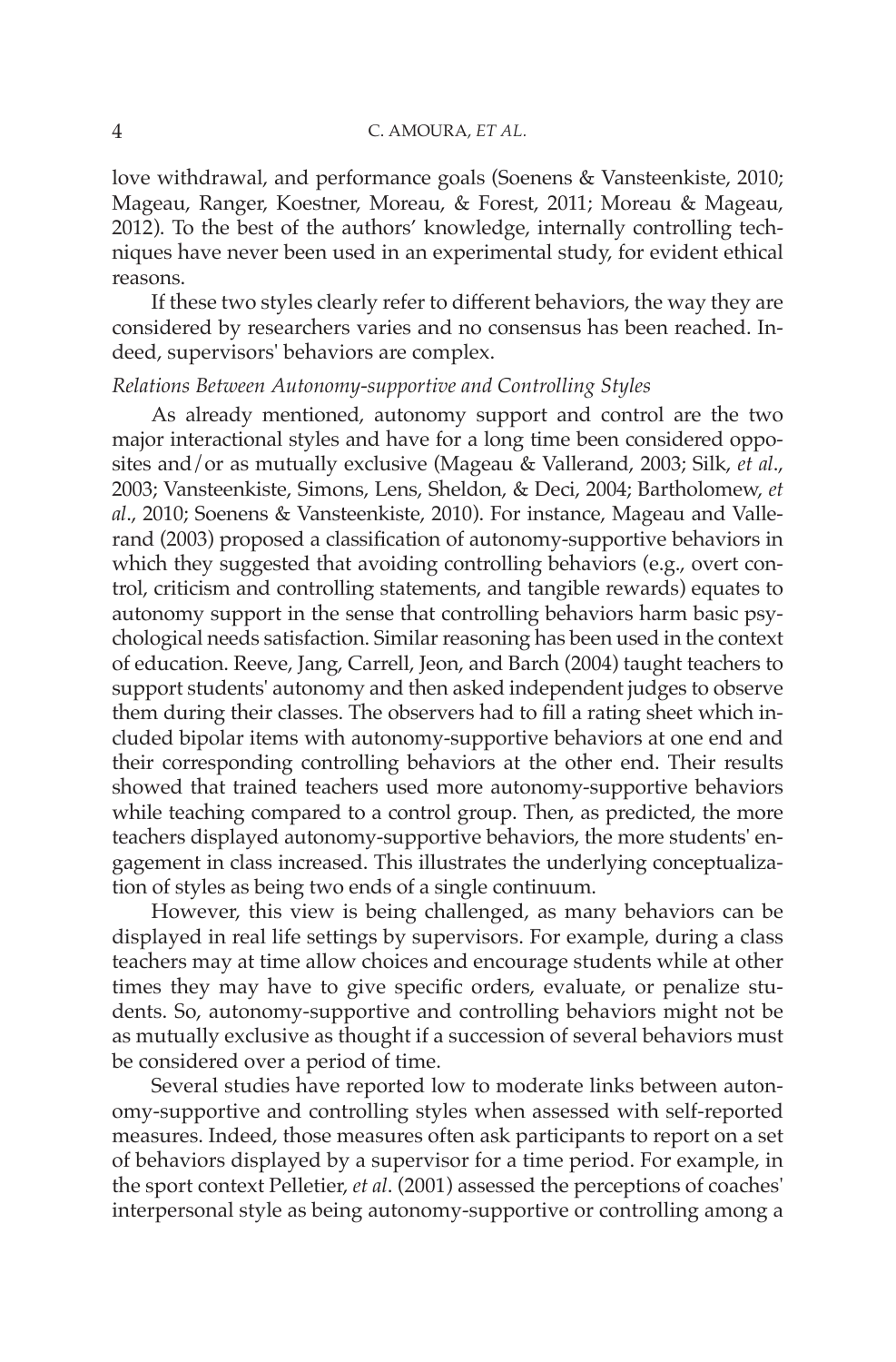sample of swimmers. The authors observed a moderate negative link between autonomy-supportive and controlling styles  $(\beta = -0.36)$ . Moreover, results from structural equation modeling indicated that the more the athletes perceived their coach as being autonomy-supportive, the more their motivation was self-determined and the more they persisted in the activity. The authors also found that perceptions of autonomy-supportive and controlling styles were both positively associated with introjected regulation (i.e., a form of controlled motivation), suggesting that both styles can be used simultaneously by coaches. In the parenting context, Silk, *et al* . (2003 ), who interviewed teenagers about their relationship with their parents, also reported a low negative correlation between autonomy-supportive and controlling style ( $\beta$ =-0.18) and observed that "autonomy" and "control" were two distinct behaviors with different consequences.

 Another way of showing that the two styles are independent is to study the process through which they affect outcomes. For example, in a health context, Balaguer, González, Fabra, Castillo, Mercé, & Duda (2012) showed that while an autonomy-supportive style predicted athletes' subjective vitality through needs satisfaction, a controlling style predicted athletes' burnout through needs thwarting. More directly, Ng, Ntoumanis, and Thøgersen-Ntoumani (2014) showed, using structural equation modeling, that the interpersonal style of a significant other influenced autonomous and controlled motivation to exercise as well as amotivation through different cognitive mediators. Autonomy support predicted autonomous motivation through needs satisfaction, while controlling behaviors predicted controlled motivation and amotivation through needs thwarting. The authors also showed that autonomous motivation positively predicted physical activity and healthy eating, while controlled motivation negatively predicted physical activity. Finally, amotivation predicted unhealthy eating. The authors directly challenged the bipolar conceptualization and affirmed that autonomy support and control may be inversely related but not two ends of a continuum.

 Finally, some studies have used a person-based approach to challenge the bipolar conceptualization. For example, using cluster analysis, Amoura, *et al* . (in press) have shown that both styles were distinctly perceived by students as the analysis yield to four distinct groups according to the level of autonomy and control students perceived in their teacher's behaviors. Moreover, self-determined motivation varied according to clusters. Students perceiving their teacher as displaying high autonomy-supportive behaviors and low control scored as more self-determined than those perceiving low autonomy-supportive behaviors and high control. The self-determination of students perceiving their teachers as displaying either high or low behavior on both measures (autonomy and control) was in-between.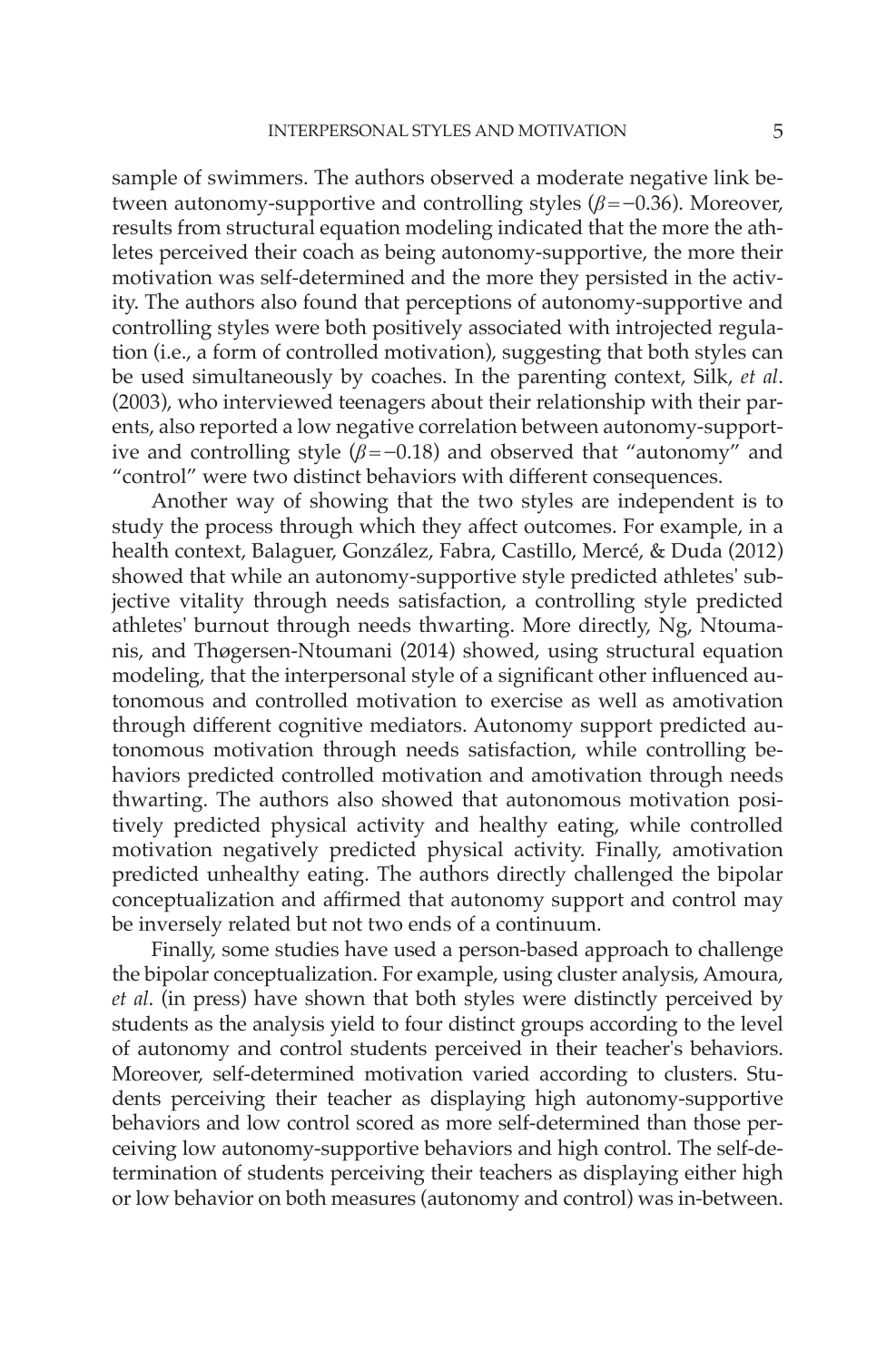In a second study, the authors further tested the independence of the two styles by studying the process through which both perceived styles affected self-determination. Results supported the hypothesis that perceived autonomy-supportive behaviors predicted positively self-determined motivation through the satisfaction of basic psychological needs; controlling behaviors predicted negatively self-determined motivation through the thwarting of basic psychological needs. Still using cluster analysis, Soenens, Vansteenkiste, and Sierens (2009 ) have shown in the parenting domain that the relation between autonomy support and control (as two ends of one continuum or distinct construct) depends on the way autonomy support is considered (promotion of independence or volitional functioning). Results of their study adds to the Silk, *et al* . (2003 ) study as far as they showed that parents may be perceived as being simultaneously autonomy-supportive (promotion of independence) and controlling. Parents with this perceived interpersonal style may encourage independence in a pressuring way.

 More recent studies tend to favor the hypothesis that the two styles are independent. However, it is important to note that they mostly used correlational designs and self-report scales, i.e., perceptions of subordinates of their supervisor's behaviors, not actual behavioral measures. This distinction is important insofar as actual behaviors may be perceived and interpreted differently by individuals according to context and personal characteristics. Other researchers have studied actual behaviors more directly. For example, Tessier, *et al* . (2008 ) set up training for teachers in Physical Education to favor autonomy support in their vocational activity and actually filmed the teachers' behavior. Results confirmed that autonomysupportive and controlling behaviors are distinct and not mutually exclusive and also showed that teachers' attempts to be autonomy-supportive did not necessarily diminish their controlling behaviors, which were still observed by pupils after the training.

## STUDY 1

 More recent studies challenge the view that autonomy and control are two ends of a single continuum. However, as already mentioned, most designs were correlational and most used global perceptions of subordinates. In the current study, the effect of actual behaviors of supervisors on students' situational self-determination will be studied by manipulating the supervisor's display of autonomy-supportive and controlling behaviors during a short period of time. Only a few experimental studies have addressed the question of the effects of autonomy-supportive and controlling styles on self-determined motivation (Koestner, Ryan, Bernieri, & Holt, 1984; Deci, et al., 1994; Vansteenkiste, et al., 2004). This experimental design would permit observation in a real context of effects on students' self-determined motivation. Moreover, because of the experimental de-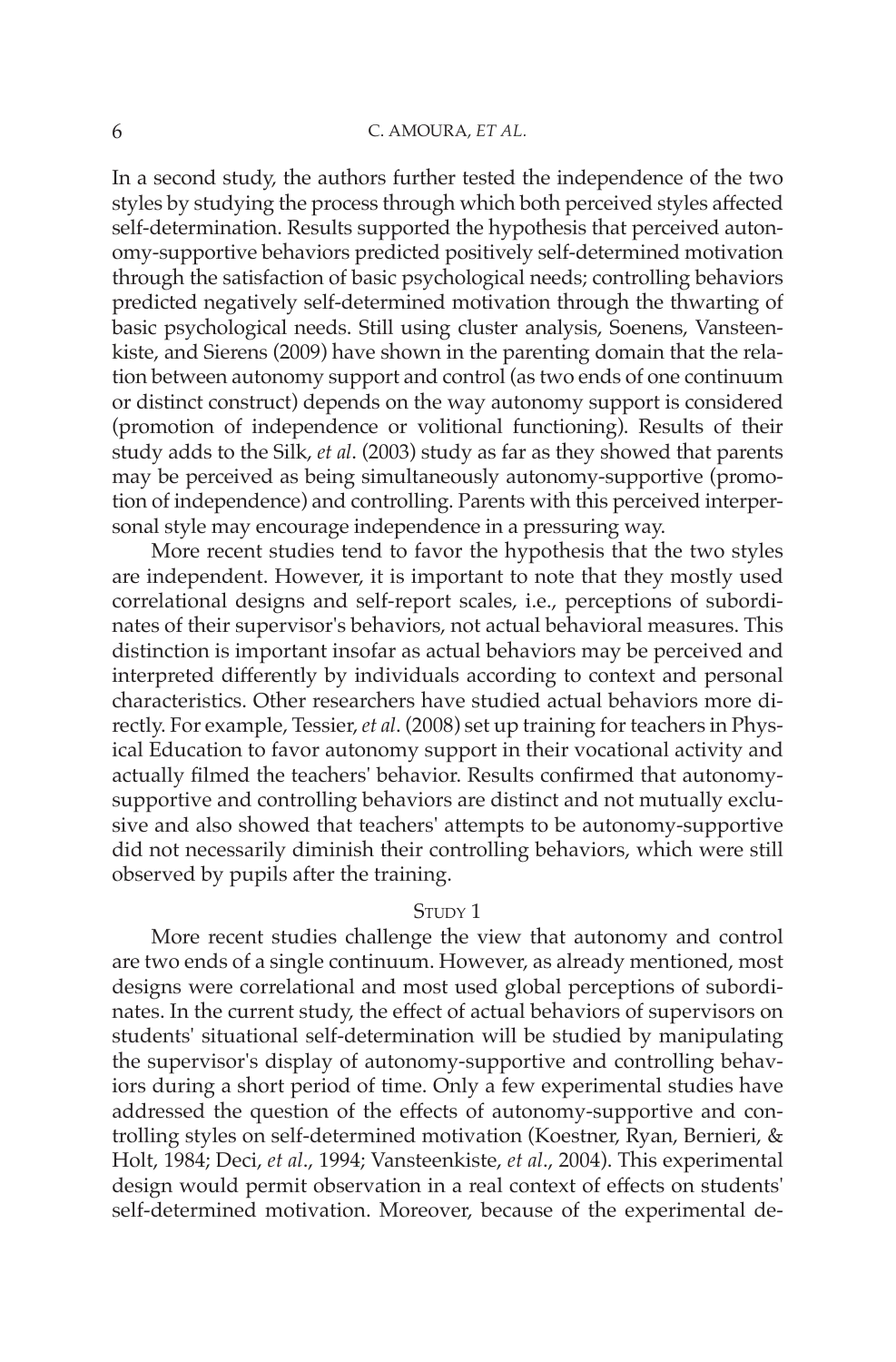sign, the effects of the interpersonal style will be studied at the situational level of generality (Vallerand, 1997; Vallerand, Carbonneau, & Lafrenière, 2009 ). According to the Hierarchical Model of Intrinsic and Extrinsic Motivation (HMIEM; Vallerand, 1997), the effect of social factors such as interpersonal styles are the same at all levels of generality.

Based on the literature about the effect of styles on motivation (Pelletier, *et al* ., 2001 ; Silk, *et al* ., 2003 ; Soenens, *et al* ., 2009 ; Bartholomew, *et al* ., 2010; Ng, *et al.*, 2014) and the more rare literature on the affect of actual behaviors on motivation (Reeve, *et al.*, 2004; Tessier, *et al.*, 2008):

- *Hypothesis 1* . Participants in the High autonomy and Low control condition will show the highest situational self-determined motivation.
- *Hypothesis 2* . Participants in the Low autonomy and High control condition will show the lowest situational self-determined motivation.
- *Hypothesis 3* . Participants in the High autonomy and High control condition should present moderate situational self-determined motivation because of the controlling aspects of the interpersonal style of the experimenter.
- *Hypothesis 4* . Participants in the Low autonomy and Low control condition should also present moderate situational self-determined motivation because of the absence of autonomy support.

#### **METHOD**

## *Participants*

 The participants were 100 French third-year economy students (57 men, 43 women). The mean age was 21.5 yr. (*SD* = 1.2). Students were from four different classes (belonging to the same academic topic). Each class was assigned to a condition<sup>2</sup> ( $ns = 31$ , 16, 30, and 23).

## *Measures*

*Manipulation check* .— Two simple and direct questions were asked to assess how students perceived the behavior of the experimenter during the study on a 7-point Likert-type scale, with anchors 1: Completely

<sup>2</sup> This way of doing permits the experimenter to display specifi c behaviors according to experimental conditions. As in most French universities, students are distributed in classes according to their family names. Students with a family name beginning with a A or B belong to class 1 (they fill a class up to 30 students). So, students don't have the choice of their timetable (again, this is the administration that decides which group will get the 8 o'clock class). Note that the four groups did not differ on their contextual academic motivation  $(F_{3,96} = 0.62,$  $p = .60$ ).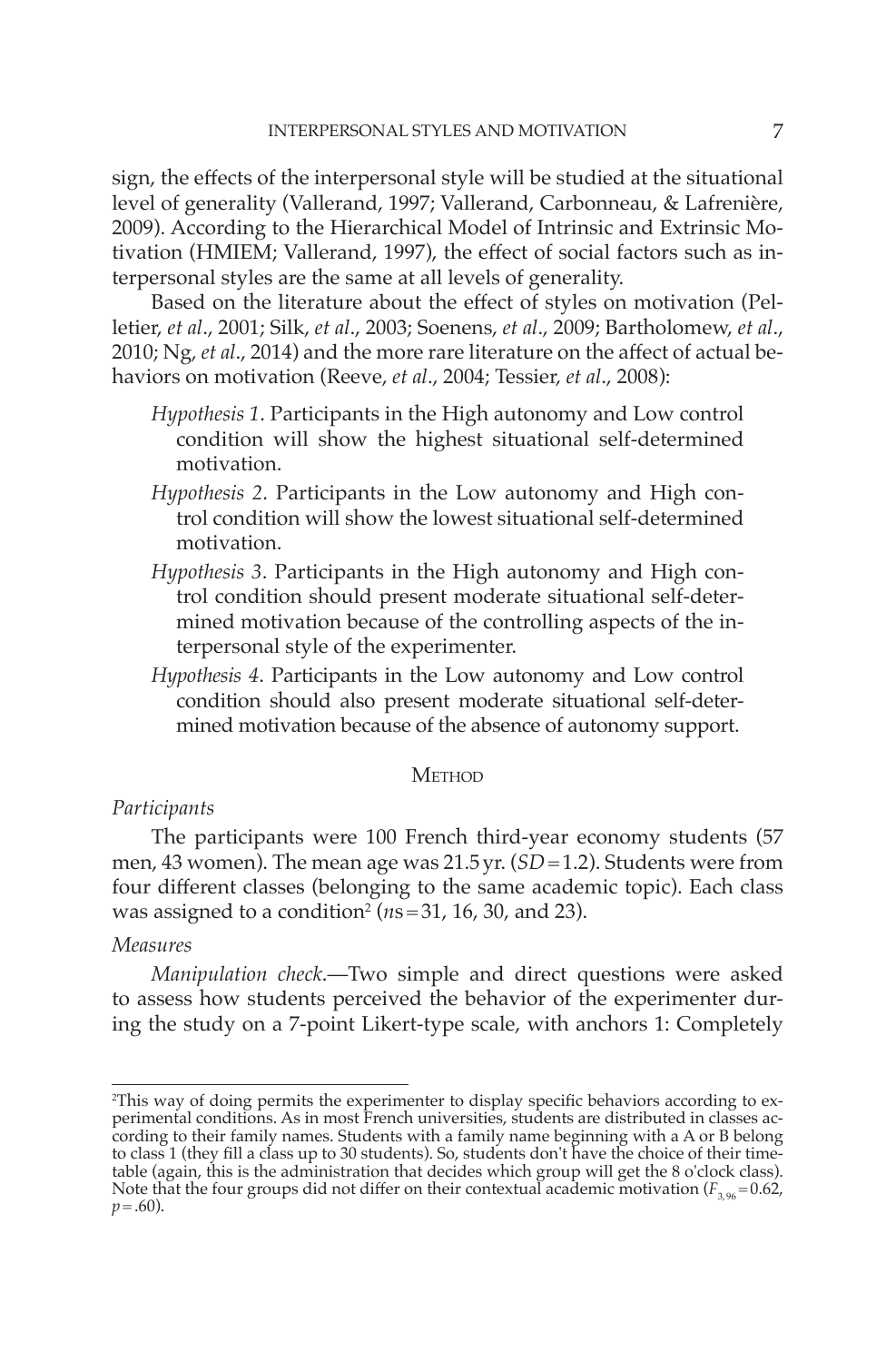disagree and 7: Completely agree. One item assessed the perceived autonomy-supportive style of the experimenter ("During the experiment, I think that the experimenter gave me autonomy") and the other assessed the perceived controlling style of the experimenter ("During the experiment, I think that the experimenter exercised control over me").

*Situational motivation* .— Situational self-determined motivation was assessed using the French version of the Situational Intrinsic Motivation Scale (Guay, Vallerand, & Blanchard, 2000) while adapting it to the specificity of the task. This scale is composed of 16 items and measures four forms of motivation<sup>3</sup>: 4 items assessed intrinsic motivation ("Because I think that this activity is interesting";  $\alpha$  = .93), 4 items assessed identified regulation ("Because I am doing it for my own good";  $\alpha$  = .89), 4 items assessed external regulation ("Because I am supposed to do it";  $\alpha = .74$ ), and 4 items assessed amotivation ("There may be good reasons to do this activity, but personally I don't see any";  $\alpha$  = .77). Items were rated on a 7-point scale with anchors 1: Corresponds not at all and 7: Corresponds exactly. A situational Relative Autonomy Index (RAI), which refers to the global self-determination level, was calculated (Grolnick & Ryan, 1987).<sup>4</sup> This scale has been found reliable and valid in various contexts such as sport ( Gillet, Vallerand, *et al* ., 2010 ), health ( Labbrozzi, Robazza, Bertollo, Bucci, & Bartoli, 2013 ), and education ( Johnson, Prusak, Pennington, & Wilkinson, 2011).

# *Procedure*

 Contextual motivation toward studies was assessed 3 mo. before, during a lecture, and no differences on the RAI and sex were observed between the four groups.<sup>5</sup> Students were informed of the deontological rules underlying research in human sciences (the anonymous results, the possibility to stop the experiment at any time, and respect of the rights and welfare of participants).

 All four groups were randomly assigned in one of the four experimental conditions. All students took part in the experiment the same day (a Friday). Groups followed one another, and the first three groups

<sup>3</sup> Introjected and integrated regulations, two types of extrinsic motivation, are not included in the scale. According to the authors, this is because their inclusion would result in a too long questionnaire. The SIMS is designed to be used in various life settings and needs to be a "versatile and brief measure of ongoing self-regulatory processes."

<sup>4</sup> The situation Relative Autonomy Index was calculated as follows: SRAI = (intrinsic motivation\*2) + identified regulation − external regulation − (amotivation\*2). Indeed, each regulation was weighted according to its position in the self-determination continuum: +2 for intrinsic motivation, +1 for identified regulation, -1 for external regulation, and -2 for amotivation.<br><sup>5</sup>A difference was observed on age ( $F_{3.69}$ =2.69,  $p$  = .05). LSD Fisher post hoc test revealed that<br>students of the High-au students of the High autonomy - Low control condition and younger than students of the Low-autonomy - Low-control condition.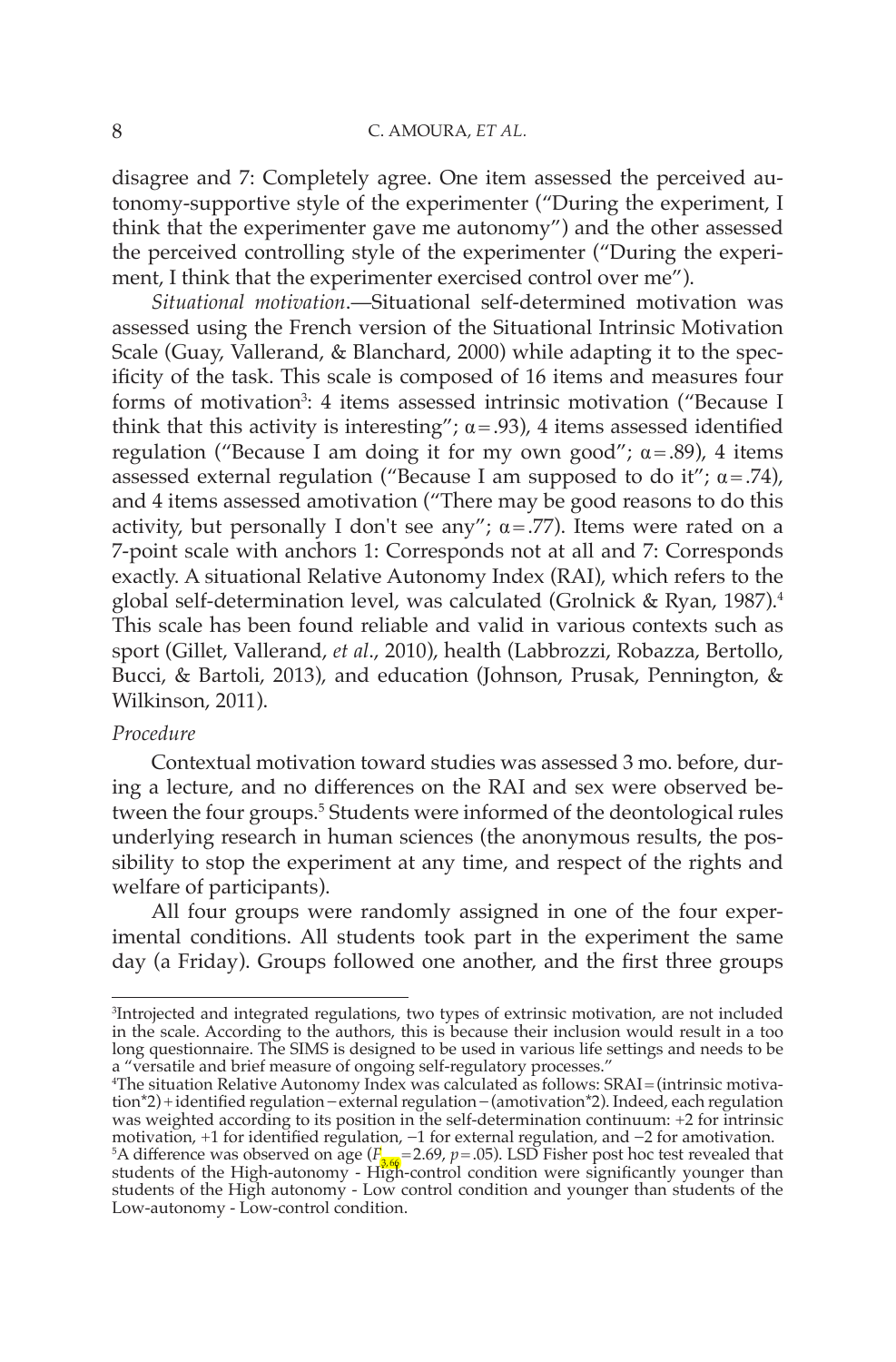were instructed not to tell other students what would happen. The experimenter (always the same) was introduced by the regular teacher at the beginning of a regular lesson in organizational psychology. To motivate students to participate and because students couldn't gain money or credits, the experimenter said to each class separately: "I need volunteers to conduct this study." Then he said, *"* Of course, you are free to participate or not. In this regard, if someone does not wish to participate, he/she can raise a hand now and wait outside while the experiment is conducted." All students agreed to participate in the study, which was presented as a study about how students solve logic tasks. 6 Students were given 20 min. to solve four relatively difficult logic tasks. The first task consisted in storing tokens of different lengths on a table in which other tokens were already stored. The second task consisted in placing points on a table by avoiding having two points on the same row of the table. The third and fourth tasks consisted of completing math problems.

 In this study, autonomy-supportive style was operationalized as (a) non-controlling and informational language and (b) autonomy in the organization of the experimental task ( Reeve, 2009 ). "Controlling style" was operationalized as (a) explicitly controlling statements ( Assor, *et al* ., 2005 ), (b) explicit surveillance behaviors ( Lepper & Greene, 1975 ), and (c) evaluation (Harackiewicz, et al., 1984). A controlling style, contrarily to an autonomy-supportive style, should produce an external locus of causality among participants (deCharms, 1968; Ryan & Connell, 1989; Vansteenkiste, Simons, Lens, Soenens, & Matos, 2005 ) because of the frustration of their need for autonomy. Hence, their tendency to willingly take part in the experiment should be lower.

*High autonomy – Low control condition* (Condition 1; *n* = 31) .— Participants were told: "You can get organized as you wish. There is no order in the resolution of the tasks (High autonomy-support; non-controlling language and autonomy support in the organization). Try to do the best you can, on your own, even if no control will be made during the realization; I will only be here to ensure the experiment runs smoothly but I will not be watching you" (Low control; no controlling statements, no explicit surveillance, and no evaluation).

*High autonomy – High control condition* (Condition 2; *n* = 16) .— Participants were told: "You can get organized as you wish. There is no order in the resolution of the tasks (High autonomy-support; non-controlling language and autonomy support in the organization). Note that these tasks will have to be solved under my supervision. I will come by to watch

<sup>6</sup> During the presentation of the social psychology class, it was announced to the students that experiments would take place in order to illustrate the course and that they were free to participate or not.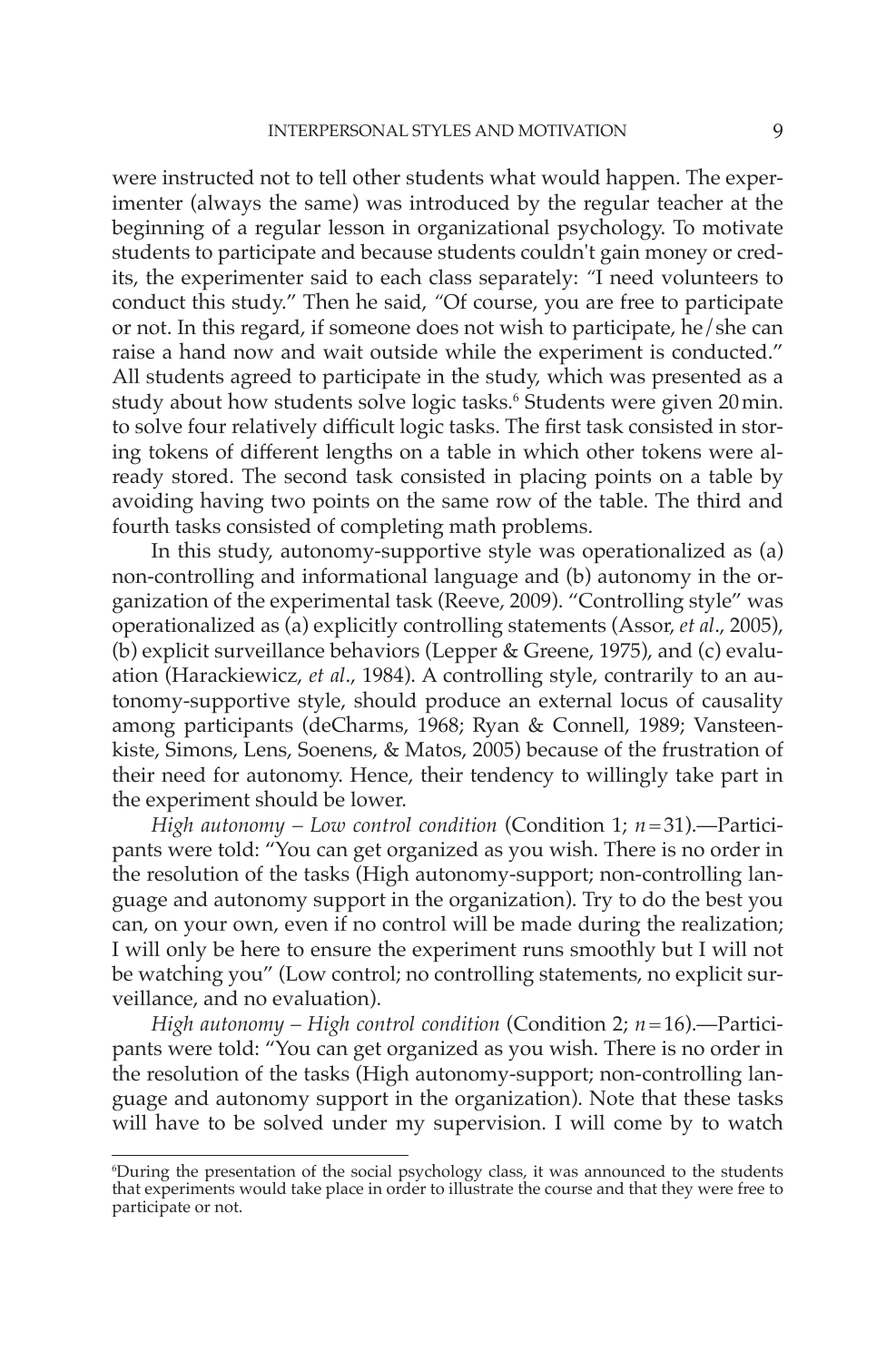and supervise your work to see how you proceed. An observation will be made following this first series of tasks" (High control; controlling statement, explicit surveillance behavior, and evaluation).

*Low autonomy – Low control condition* (Condition 3; *n* = 30) .— Participants were told: "Solve the tasks in the order they are presented to you. Read carefully the instructions for each of them. It is better for you not to rush to solve the tasks, and instead to read the instructions several times, and to use the draft next to you. Finally, before writing down the final solution, think of the alternatives and detach yourself from your first impression. Take a break between every task (Low autonomy; use of controlling language and low autonomy in the organization). Try to do the best you can, on your own, even if no control will be made during the realization; I will only be there to ensure the good running of the experiment but I will not be watching you" (Low control; no controlling statements, no explicit surveillance, and no evaluation).<sup>7</sup>

*Low autonomy – High control condition* (Condition 4; *n* = 23) .— Participants were told: "Solve the tasks in the order they are presented to you. Read attentively the instructions for each of them. It is better for you not to rush to solve the tasks, but instead to read the instructions several times, and to use the draft next to you. Finally, before writing down the final solution, think of the alternatives and detach yourself from your first impression. Take a break between every task (Low autonomy; use of controlling language and low autonomy in the organization). Note that these tasks will have to be solved under my supervision. I will come to watch and supervise your work to see how you proceed. An observation will be made following this first series of tasks" (High control; controlling statement, explicit surveillance behavior, and evaluation).

 While students were solving the tasks and according to the conditions they were in, the experimenter adapted his behaviors to fit the condition. In the controlling conditions, he walked down the rows of the small classroom watching over students' shoulders, took notes, and showed clearly his control over them. In the autonomy-supportive conditions, the ex-

<sup>7</sup> The fact is that low autonomy-support does not mean the use of controlling instructions. As Bartholomew, *et al* . (2010 ) stated, ' *The absence of autonomy support might, for instance, simply be indicative of a more neutral rather than directly controlling style* .' The authors operationalized the "Low autonomy-support / Low-control" condition in order to show that coherent levels of autonomy-supportive and controlling behaviors (i.e., both scores being high or low) could lead to moderate levels of self-determined motivation. As suggested by Silk and colleagues (2003, p. 115), and as parents may do, teachers displaying little autonomy support and little control as well as those displaying high autonomy support and high control might act this way for strategic reasons. Finally, the literature ( Balaguer, *et al* ., 2012 ; Ng, *et al* ., 2013) has shown that if an autonomy-supportive style, when adopted, clearly leads to self-determined motivation insofar as it satisfies basic psychological needs (autonomy, competence, and relatedness), the absence of these autonomy-supportive behaviors do not necessarily thwart psychological needs as controlling ones could do."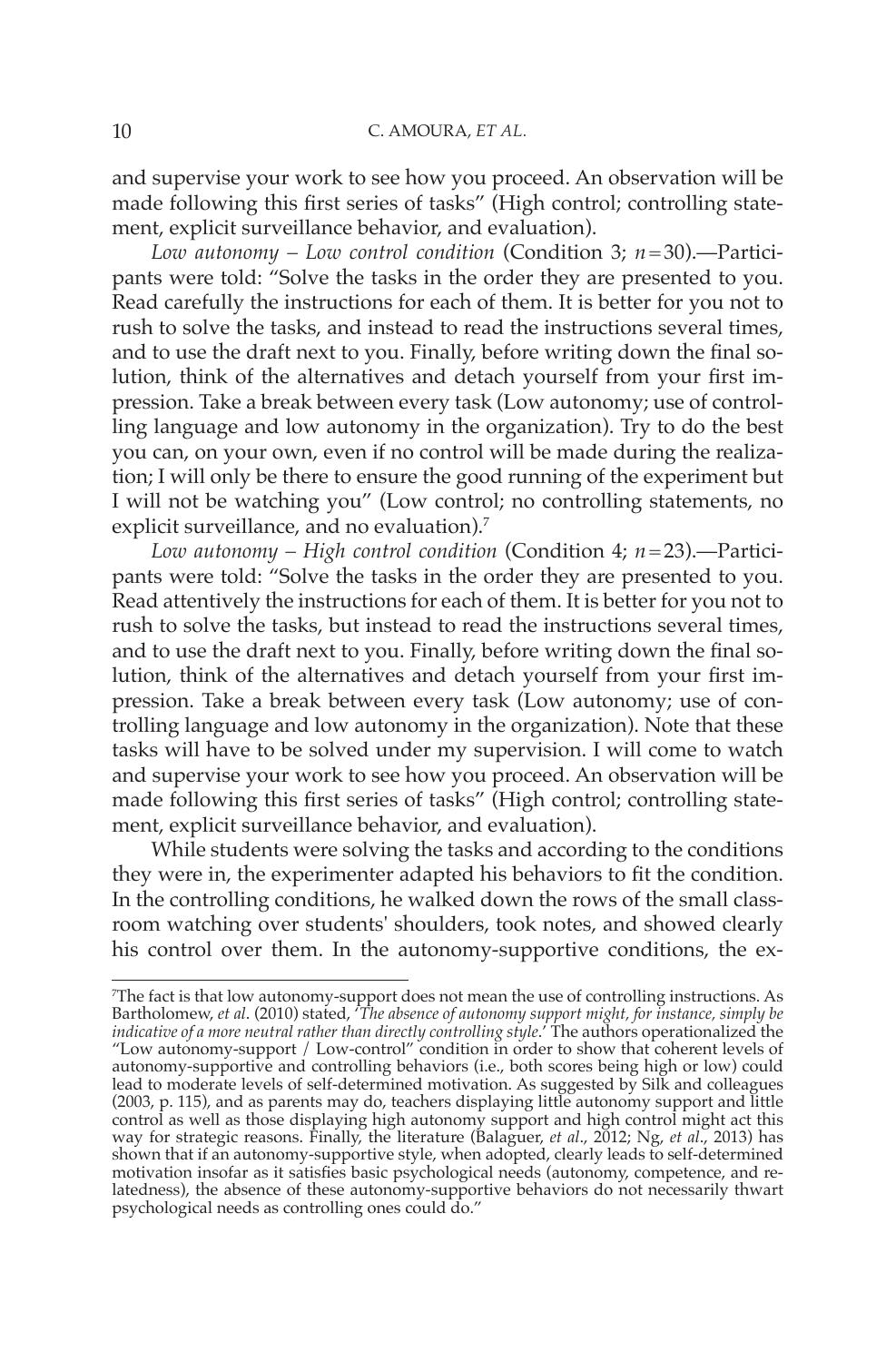perimenter simply encouraged students' autonomy in their organization without any particular behavior. Participants were told that they would have 20 min. to solve the tasks. 8 In order to have a situational measure of motivation during the task, participants were asked to stop the task after 6 min. and to fill out a questionnaire. Then students were gratefully thanked and debriefed in order to discourage them from communicating about the experiment to other students who would participate later in the day. One week after all the experiments, the experimenter fully debriefed the students about the preliminary results of the study.

# **RESULTS**

 Means, standard deviations, and correlations between all the variables are shown in Table 1. No extreme or atypical values were found. A one-way analysis of variance (ANOVA) was run to test for the effect of the experimental manipulation on the students' perceptions of autonomy-supportive and controlling behaviors of the experimenter. Results indicated that the manipulation of autonomy had a significant effect on students' perceptions of autonomy-supportive style of the experimenter  $(F_{1,98} = 43.1, p < .001, \eta^2 = 0.30)$ ; the manipulation of control had a significant effect on students' perceptions of the controlling style of the experimenter  $(F_{1,98} = 21.51, p < .001, \eta^2 = 0.18).$ 

To assess the effect on situational motivation, $9$  a 2 (High autonomy vs Low autonomy) $\times$ 2 (High control vs Low control) ANOVA was run on the dependent variable Relative Autonomy Index. Means and standard deviations for all measures according to each of the four conditions are in Table 2. Hypothesized results showed a significant interaction between autonomy-supportive and controlling styles on the Situational Relative Autonomy Index ( $F_{1,96} = 8.99$ ,  $p < .004$ ,  $\eta^2 = 0.09$ ).<sup>10</sup> Contrarily to expectations, results showed that students' situational motivation in the Low autonomy–High control condition  $(M=3.02, SD=1.39)$  was not significantly different from students' motivation in the High autonomy–Low control condition  $(M=2.78, SD=1.20)$ . However, these two experimental conditions were significantly different from the Low-autonomy–Low control condition ( *M* = −1.38, *SD* = 1.22) and the High autonomy–High control condition  $(M = -1.10, SD = 1.67)$ , which did not differ from each other.

<sup>8</sup> The time required to solve the 4 tasks was pre-tested with a population of 35 students, 3 men*,* 32 women (*M age* = 20.8 yr.*, SD* = 3.0) at 12 min.<br>°Only the significant interaction between autonomy-supportive and controlling style on the

Relative Autonomy Index (RAI) are graphically presented; the RAI reflects the global level of situational self-determined motivation.

<sup>10</sup> An ANCOVA was also run with contextual motivation at time one (4 weeks before) as a covariate. The interaction was still significant ( $F_{1.96} = 9.82$ ,  $p < .003$ ).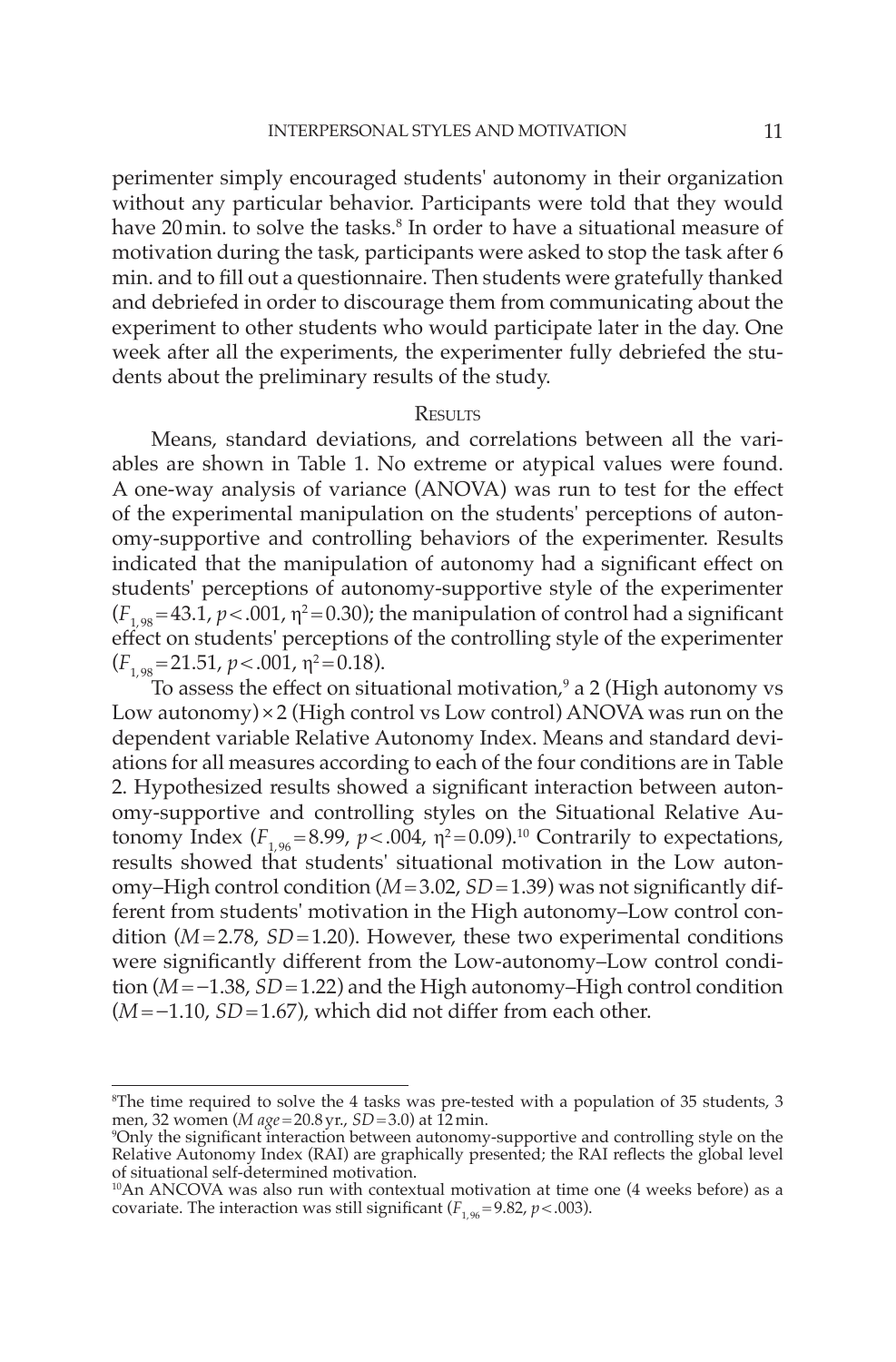| <u><b>INEARO, UTARDARD DEVIATIOR</b>, AND CONNELATION</u> DETWEEN THE DITENSIVE VANIADES. |      |        |        |                           |                |                                                              |                                                                                     |  |
|-------------------------------------------------------------------------------------------|------|--------|--------|---------------------------|----------------|--------------------------------------------------------------|-------------------------------------------------------------------------------------|--|
| М                                                                                         | SD.  | 1      | 2      | 3                         | $\overline{4}$ | 5                                                            | 6                                                                                   |  |
| 5.60                                                                                      | 1.39 |        |        |                           |                |                                                              |                                                                                     |  |
| 4.88                                                                                      | 1.59 | $-.04$ |        |                           |                |                                                              |                                                                                     |  |
| 4.33                                                                                      | 1.57 |        | $-.02$ |                           |                |                                                              |                                                                                     |  |
| 3.55                                                                                      | 1.57 |        |        | .66†                      |                |                                                              |                                                                                     |  |
| 5. Situational external regulation<br>4.94                                                | 1.30 |        |        |                           |                |                                                              |                                                                                     |  |
| 3.15                                                                                      | 1.32 |        |        |                           |                | $.20*$                                                       |                                                                                     |  |
| 0.96                                                                                      | 6.91 |        |        |                           |                |                                                              |                                                                                     |  |
|                                                                                           |      |        |        | .02<br>$.07 - .09$<br>.03 |                | $.14 - .04 - .27$ + $-.25$ +<br>$-.07$ .14 $-.65$ † $-.52$ † | $-0.08$ .90 <sup>†</sup> .78 <sup>†</sup> $-0.45$ <sup>†</sup> $-0.83$ <sup>†</sup> |  |

 TABLE 1 MEANS, STANDARD DEVIATIONS, AND CORRELATIONS BETWEEN THE DIFFERENT VARIABLES

 $**p* < .05.$   $\dagger *p* < .01.$   $\dagger *p* < .001.$ 

## **DISCUSSION**

The goal of Study 1 was to explore the separate and combined effects of autonomy-supportive and controlling styles on situational self-determined motivation by using an experimental design. The measures of autonomy-supportive and controlling style were negatively and non-significantly correlated  $(r = -0.04, \text{ns})$  suggesting that these interpersonal styles could be distinct concepts and not two ends of the same continuum. This finding is consistent with prior research reporting low negative links between autonomy-supportive and controlling styles (Pelletier, et al., 2001; Silk, et al., 2003; Tessier, et al., 2008; Blanchard, Amiot, Perreault, Vallerand,

|                                        |              | High Autonomy |             |      |              | Low Autonomy |             |           |  |
|----------------------------------------|--------------|---------------|-------------|------|--------------|--------------|-------------|-----------|--|
| Variable                               | High Control |               | Low Control |      | High Control |              | Low Control |           |  |
|                                        | М            | SD.           | М           | SD.  | М            | SD.          | М           | <i>SD</i> |  |
| Situational intrinsic<br>motivation    | 3.73         | 0.39          | 4.68        | 0.28 | 4.57         | 0.32         | 4.10        | 0.28      |  |
| Situational identified<br>regulation   | 2.90         | 0.38          | 4.01        | 0.27 | 3.93         | 0.31         | 3.12        | 0.27      |  |
| Situational external<br>motivation     | 4.79         | 0.31          | 5.13        | 0.22 | 4.32         | 0.26         | 5.29        | 0.23      |  |
| Situational amotivation                | 3.34         | 0.32          | 2.73        | 0.22 | 2.86         | 0.26         | 3.70        | 0.23      |  |
| Situational Relative<br>Autonomy Index | $-1.10$      | 1.67          | 2.78        | 1.20 | 3.02         | 1.39         | $-1.38$     | 1.22      |  |

TABLE 2

MEANS AND STANDARD DEVIATIONS FOR ALL MEASURES BY AUTONOMY AND CONTROL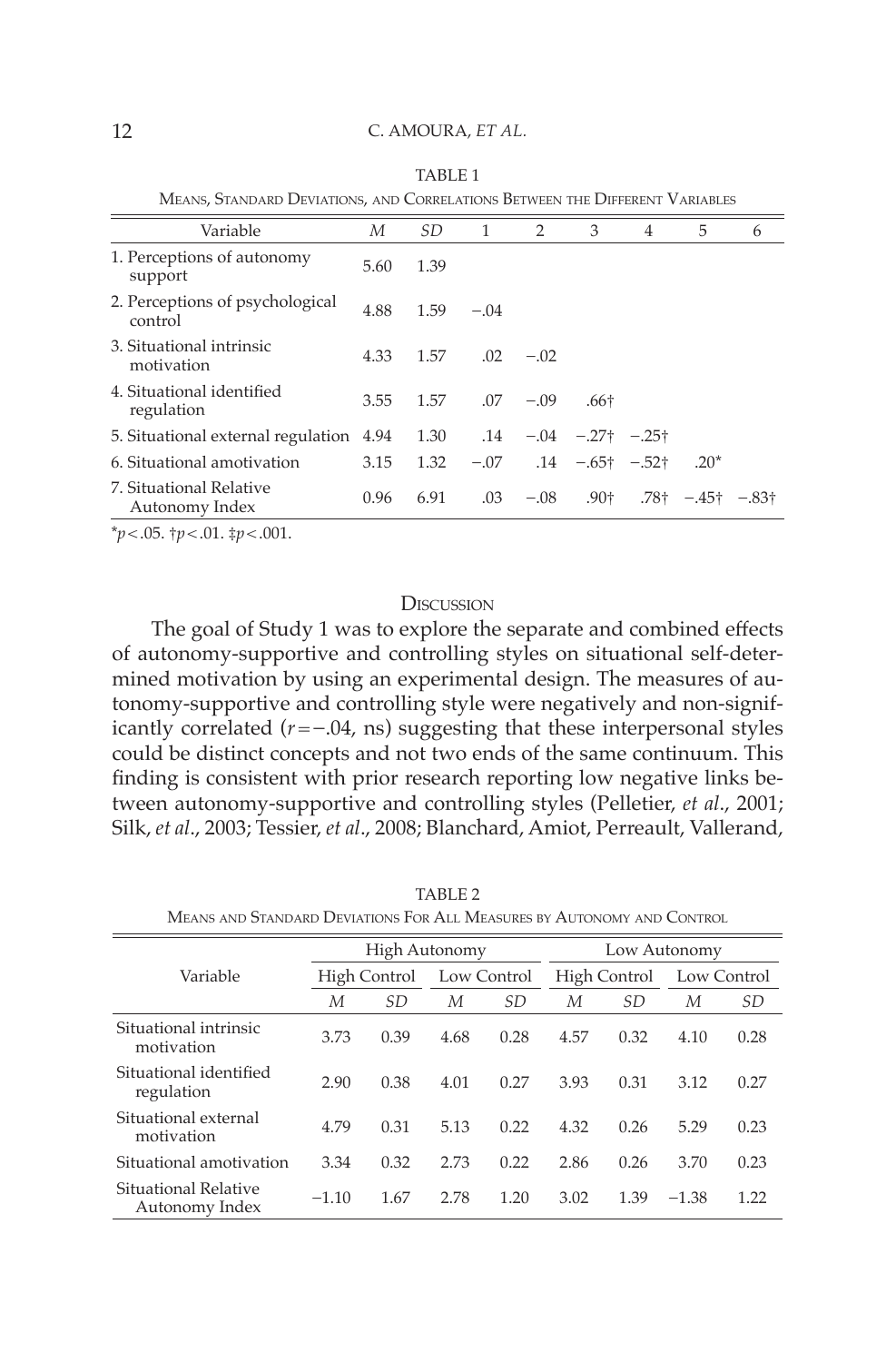& Provencher, 2009 ; Bartholomew, *et al* ., 2010 ; Bartholomew, Ntoumanis, Ryan, Bosch, & Thøgersen-Ntoumani, 2011 ).

 Consistent with the hypotheses, the results indicated that the High autonomy–Low control condition led to self-determined situational motivation (Hypothesis 1 validated). The lowest situational self-determined motivation was observed in the Low autonomy–Low control condition and in the High autonomy–High control conditions (Hypotheses 2 and 4 validated). However, surprisingly, the Low autonomy–High control condition led to the highest situational self-determined motivation (Hypothesis 3 not validated). This is all the more surprising given that this condition was not supposed to lead to self-determined motivation as much as would the High autonomy–Low control condition, the literature being quite clear and coherent about the effects of control on self-determined motivation (Deci & Ryan, 2000; Ryan & Deci, 2000, 2002). One explanation might be that participants' perceptions differed from the behaviors displayed by the experimenter. However, the manipulation check showed that participants in the Low autonomy–High control condition perceived the experimenter as more controlling than those in the High autonomy– Low control condition. The explanation based on a distortion of perceptions is then improbable. Another explanation might come from the specific situation that might have distorted participants' interpretation of the situation. As already mentioned, French participants are free to accept or not to participate in experiments, and are very rarely rewarded directly (i.e., money) or indirectly (i.e., credits). So, a strong commitment procedure requiring public acceptance and an explicit declaration of freedom was used to recruit as many participants as possible. An explanation for the still-high motivation observed in a controlling situation might be due to an attempt to reduce the dissonance between participants' declaration of freedom and the control of the situation in which they engage themselves (Festinger, 1957; Beauvois & Joule, 1999). This interpretation is challenging and innovative. No studies, to the best of the authors' knowledge, have reported such incoherent results. The implications for further experiments in this domain of interpersonal styles might be quite important. Therefore, it was decided to test this interpretation in a subsequent study.

## STUDY 2

In order to test for this interpretation, Study 2 specifically focused on this condition (i.e., Low autonomy–High control). To ensure it, a replication of this condition was designed and two other conditions favoring a reduction of the dissonance were added, one without a commitment procedure and another reducing the threat implied by the dissonance by the way of a self-affirmation intervention. If participants recruited with a commitment procedure reported more self-determined motivation than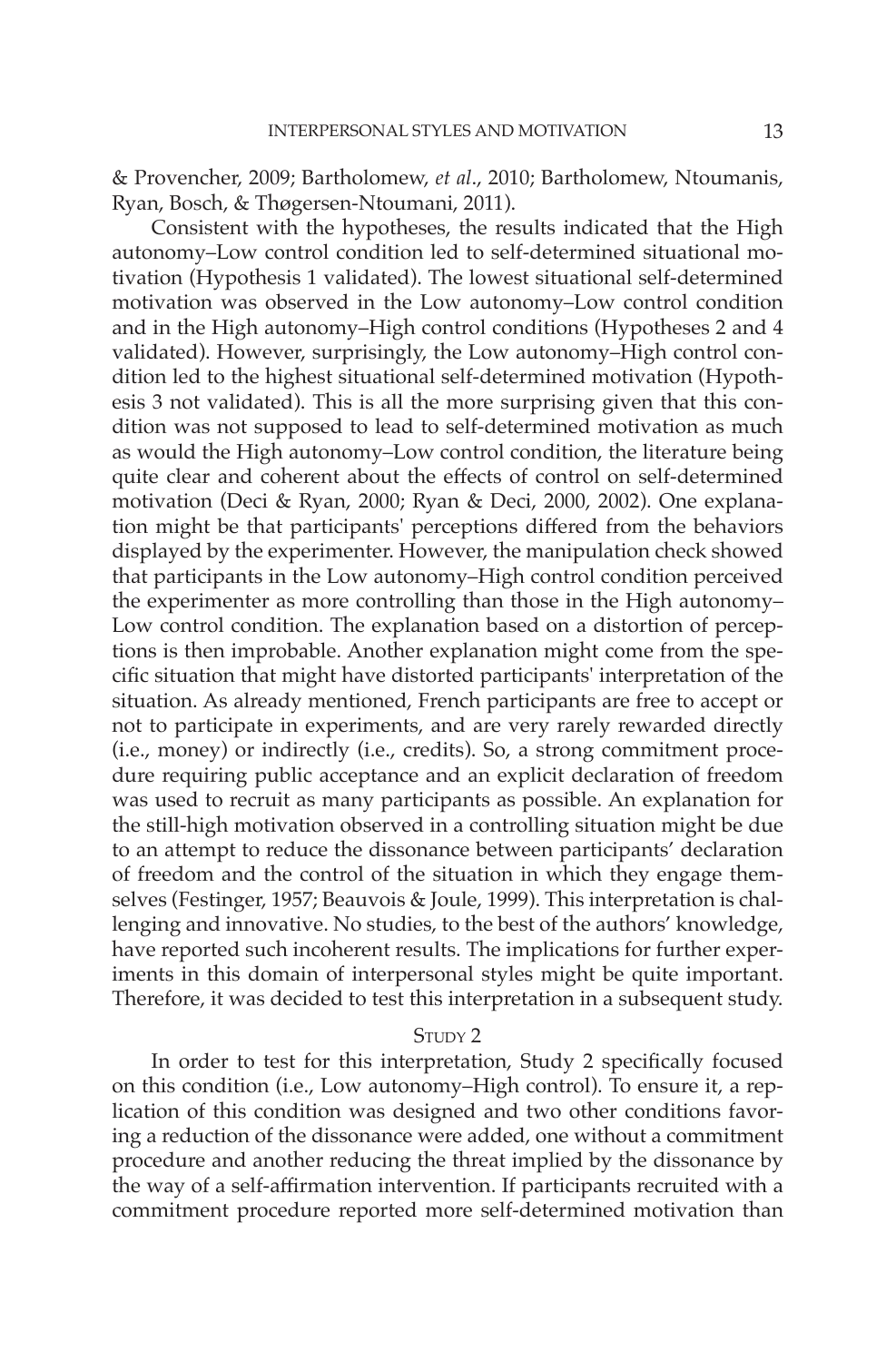participants assigned to the same situation without a commitment procedure, the high level of self-determined motivation reported by participants in the Low autonomy–High control condition could be due to the commitment procedure.

 As mentioned, another way to address this question is to keep the commitment procedure to recruit students, but to try to alleviate participants' need to diminish the cognitive dissonance that may result from the inconsistency between their choice to participate freely in the experiment and the controlling behavior of the experimenter. To do so, a self-affirmation procedure was chosen (Steele, 1988; Sherman & Cohen, 2006). Past work has demonstrated that self-affirmation interventions reduce the threat to self-integrity triggered by cognitive dissonance and thus reduce participants' need to change their behaviors or attitudes to restore their self-integrity (for a review, see Sherman & Cohen, 2006). Self-affirmation theory is an alternative explanation for cognitive dissonance phenomena (Steele  $&$  Liu, 1983; Steele, 1988). It posits that affirming valued sources of self-worth such as important personal qualities, values, or relationships can reduce threats to the self. Because cognitive dissonance may generate a threat to the self, self-affirmation can alleviate this threat and render the change of attitude unnecessary ( Sherman, 2013 ). Consistent with this idea, Steele (1988) demonstrated that participants who were self-affirmed had fewer attitude changes in situations experimentally created to generate cognitive dissonance compared to participants of a control condition who did not have a chance to self-affirm.

 To summarize, if the higher reported situational self-determined motivation found in Study 1 was due to students' attempts to restore cognitive consonance:

- *Hypothesis 1* . Lower situational self-determined motivation should be observed in a Low autonomy–High control situation without a commitment procedure.
- *Hypothesis 2.* Lower situational motivation should be observed in Low autonomy–High control situation in which a commitment procedure is combined with a chance to self-affirm, compared to a situation with a commitment procedure and no chance to self-affirm.

### **METHOD**

#### *Participants*

Participants were 80 French first-year sport students (44 men, 36 women). The mean age was 19.2 yr. (*SD* = 1.0). They were not familiar with the experimenter, who was the same as in Study 1. Contextual motivation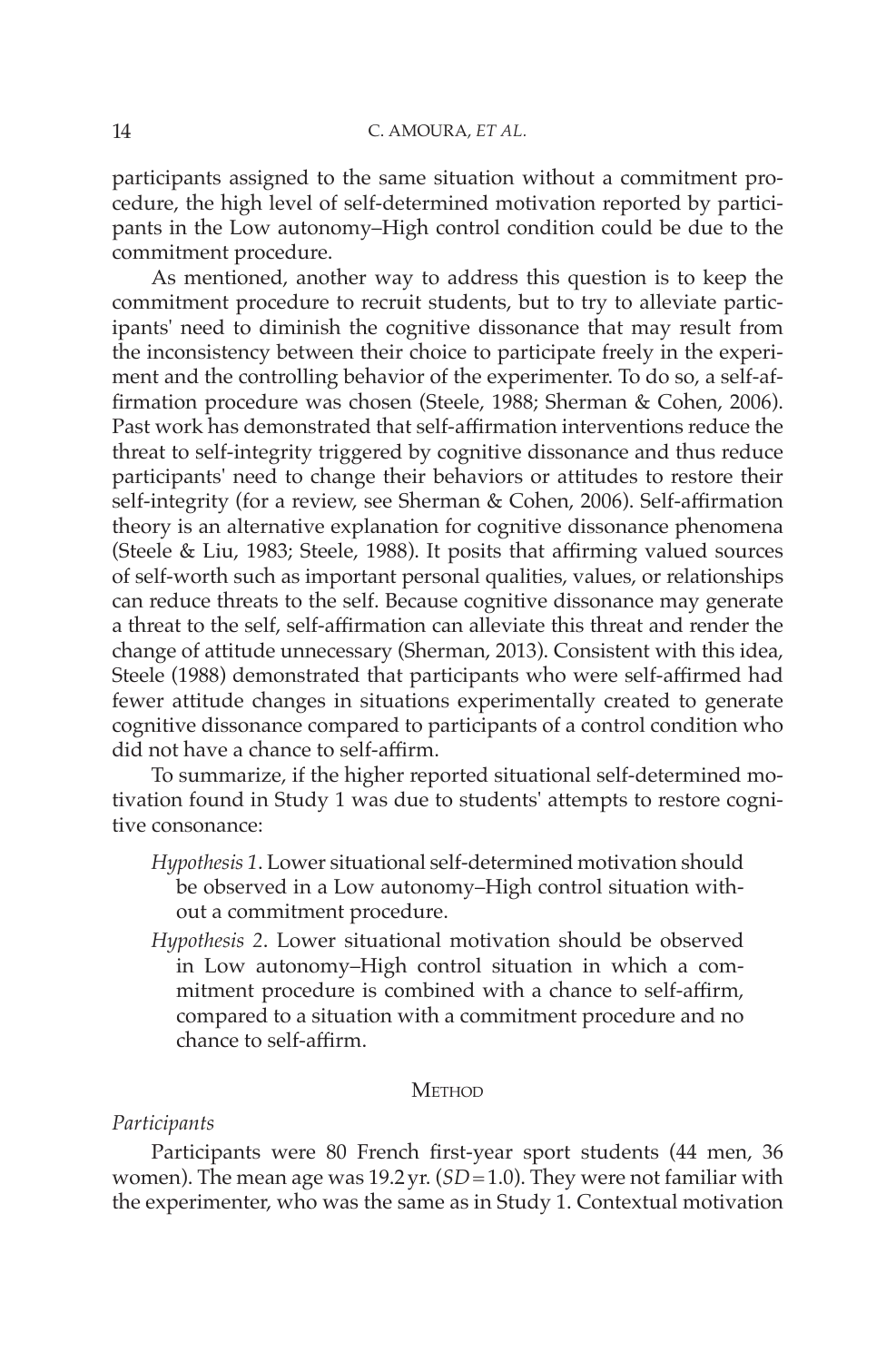toward studies was assessed two weeks before during a physiology lecture. No differences on the RAI, age, or sex were found between the three groups. 11 The experiment took place during a regular lesson of physiology and the experimenter acted exactly in the same way as he did in Study 1. The study had been announced by the regular teacher two weeks earlier. Here again, students were informed of the deontological rules underlying research in human sciences. Then three experimental conditions were assigned (No commitment, Commitment plus self-affirmation, Commitment without self-affirmation) in which students were from three different classes ( $ns = 27$ , 28, and 25). In each of these three conditions, participants received the same Low autonomy–High control instructions than those provided to group 3 of Study 1.

# *Measures*

*Manipulation check* .— The same materials as in Study 1 were used again to assess students' perceptions of the experimenters' behavior (as being autonomy-supportive or controlling; 7-point scale).

*Situational motivation* .— Self-determined motivation was assessed with the same scale that was used in Study 1. Internal consistency for each subscale was satisfactory: intrinsic motivation ( $\alpha$  = .92), identified regulation ( $\alpha$ =.83), external regulation ( $\alpha$ =.76), and amotivation ( $\alpha$ =.77). As in Study 1, a Situational Relative Autonomy Index (SRAI), which refers to the global self-determination level, was calculated (Grolnick & Ryan, 1987).

# *Procedure*

 In the No commitment condition, the experimenter was introduced by the regular teacher as doing an experiment on the way students solve logic tasks. The teacher specified also that, as for any other experiment, students had the choice not to participate by leaving the room.<sup>12</sup> After this introduction, the teacher left the classroom. The experimenter introduced himself and directly asked students to do the experimental tasks (which were the same as in Study 1), but without a declaration of freedom. Following the completion of the logical task, after 6 min., the experimenter asked participants to fill out the motivation questionnaire.

In the Commitment plus self-affirmation condition, students were recruited with a commitment procedure (the same as in Study 1) but had a chance to self-affirm before completing the experimental task. To self-affirm, participants were asked to rank a list of 11 values from the most im-

 $11$ As in Study 1, in this university students were distributed in classes according to their family names.

 $12As$  in psychology, first year students often participate in experiments. They are made conscious of their options. Moreover, as psychology students, they were all aware of ethical and deontological issues of research.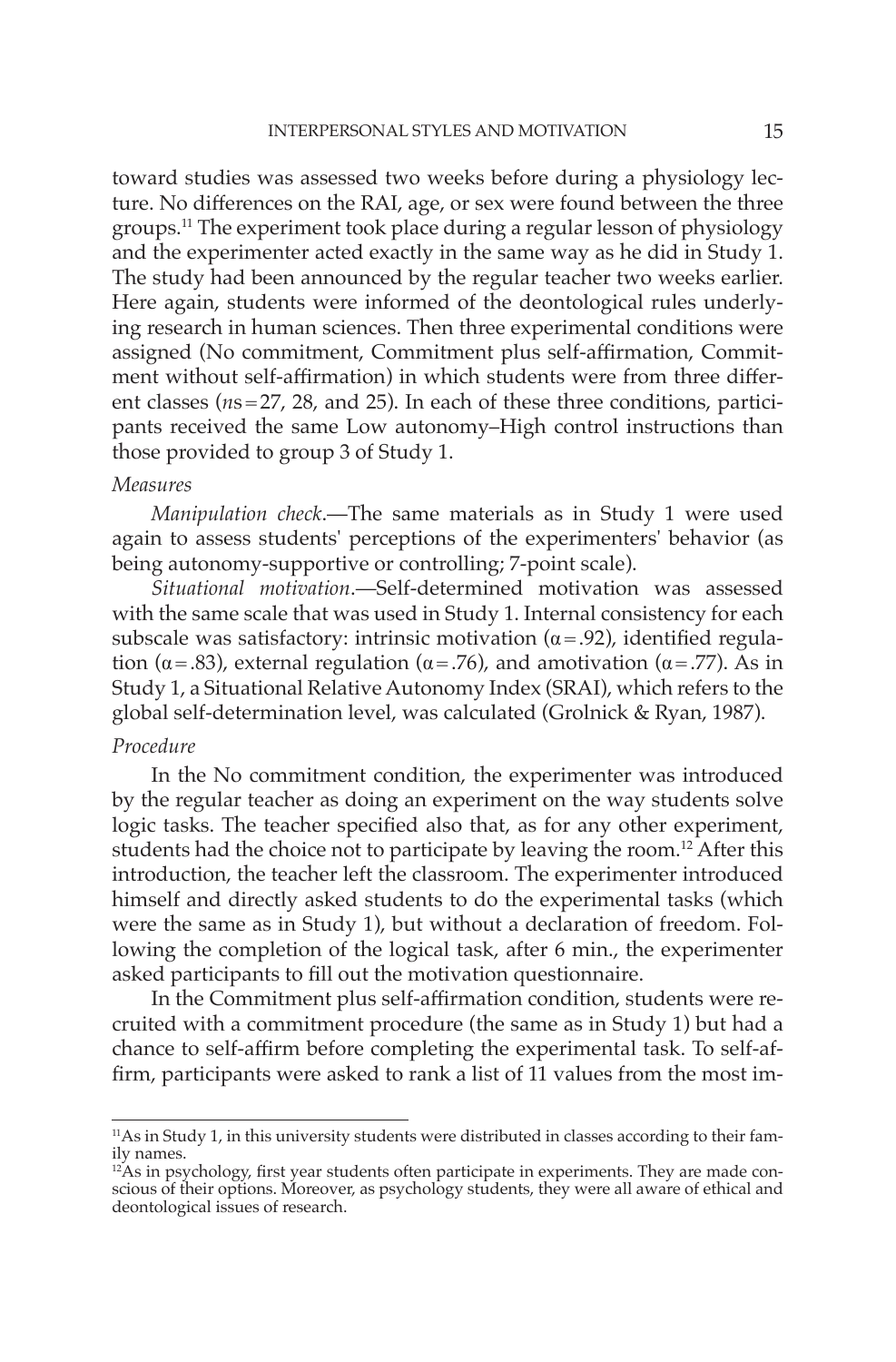portant to the least important in their life. Then they were invited to write during 12 min. an essay on the value they ranked in first position. In this essay, students were asked to explain to what extent this value was important to them. The self-affirmation procedure was based on the materials used in previous experiments (e.g., Cohen, Garcia, Apfel, & Master, 2006; Finez & Sherman, 2012; see Sherman & Cohen, 2006, for a methodological review). After that, the experimenter gave them the experimental task but stopped them after 6 min. to ask them to fill out the motivation questionnaire.

In the Commitment without self-affirmation condition, students were recruited with a commitment procedure (the same as used in Study 1). This time, participants were asked to rank a list of 11 values from the most important to the least important in their life. Then students were invited to write during 12 min. an essay on the value they had ranked in the eleventh position. This is a standard no-affirmation control condition that has been used in previous studies, in which participants write and reflect on a value not relevant to them. As a result, a difference observed between this control condition and a self-affirmation condition could be attributed to the self-affirmation intervention (writing about an important value or domain). In the present study, this condition served as a control condition for both the self-affirmation condition and the without-commitment condition because it amounts to doing nothing.

 Again, after each experiment students were gratefully thanked and debriefed to discourage communication about the experiment with other students who would participate later. One week after all the interventions, the experimenter fully debriefed the students about the preliminary results of the study.

## **RESULTS**

 Means, standard deviations, and correlations between all the variables are displayed in Table 3 . Again, no extreme or atypical values were found. Results indicated that the manipulation of the experimenter's controlling behavior was effective. The ANOVA included experimental conditions as the independent variables and autonomy-supportive vs controlling perceptions as the repeated dependent variable, and indicated a higher perception of controlling behavior (*M* = 5.62, *SD* = 1.67) than of autonomy-supportive behavior  $(M=4.79, SD=1.90)$  in every experimental condition  $(F_{2,76} = 8.86, p < .01, \eta^2 = 0.10)$ . No significant interaction was observed  $(F_{2, 76} = 0.75, ns)$ , indicating equivalent deviations between autonomy-supportive and controlling scores in each of the experimental conditions. As in Study 1, perceptions of autonomy-supportive and controlling style were not significantly correlated  $(r = .12, ns)$ .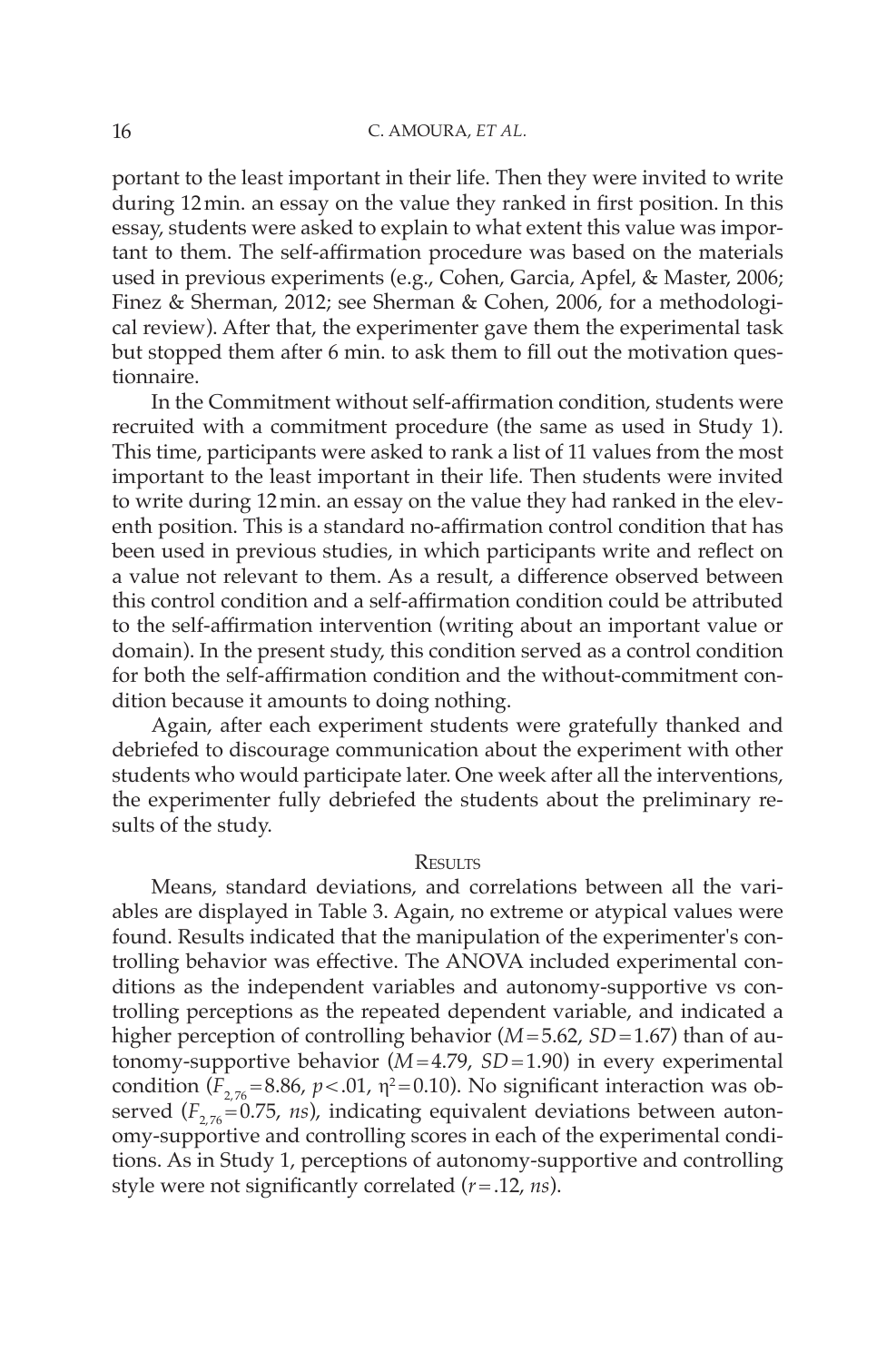| MEANS, STANDARD DEVIATIONS, AND CORRELATIONS BETWEEN THE DIFFERENT VARIABLES |         |           |        |         |                  |           |               |         |
|------------------------------------------------------------------------------|---------|-----------|--------|---------|------------------|-----------|---------------|---------|
| Variable                                                                     | М       | <i>SD</i> | 1      | 2       | 3                | 4         | 5             | 6       |
| 1. Perceptions of autonomy<br>support                                        | 4.86    | 1.93      |        |         |                  |           |               |         |
| 2. Perceptions of psycho-<br>logical control                                 | 5.68    | 1.63      | .13    |         |                  |           |               |         |
| 3. Situational intrinsic<br>motivation                                       | 3.18    | 1.67      | .02    | $-.14$  |                  |           |               |         |
| 4. Situational identified<br>regulation                                      | 2.89    | 1.50      | .00    | $-.12$  | .78‡             |           |               |         |
| 5. Situational external<br>regulation                                        | 3.98    | 1.54      | $-.01$ |         | $.16 - .04$      | $-.06$    |               |         |
| 6. Situational amotivation                                                   | 3.87    | 1.60      | $-.18$ | $.12\,$ | $-.60±$          | $-.50\pm$ | .20           |         |
| 7. Situational Relative<br>Autonomy Index                                    | $-2.47$ | 7.39      | .09    | $-.18$  | .88 <sup>‡</sup> | .78‡      | $-.33\dagger$ | $-.85‡$ |

 TABLE 3 MEANS, STANDARD DEVIATIONS, AND CORRELATIONS BETWEEN THE DIFFERENT VARIABLES

 $**p* < .05.$   $\dagger *p* < .01.$   $\dagger *p* < .001.$ 

 A one-way ANOVA was run on the dependent variable, the Situational Relative Autonomy Index. The ANOVA was followed by two contrasts. The first focused on the effect of the commitment procedure (No Commitment vs Commitment without self-affirmation). The second focused on the effect of self-affirmation (Commitment plus self-affirmation vs Commitment without self-affirmation). Motivation means and standard deviations according to commitment (vs no commitment) and selfaffirmation (vs no self-affirmation) are displayed in Table 4.

The one-way ANOVAs indicated significant effects of experimental conditions on the Situational Relative Autonomy Index  $(F_{2, 76} = 13.56$ ,

| Variable                               |         | No Commitment |      | Commitment          |                  |      |  |  |  |
|----------------------------------------|---------|---------------|------|---------------------|------------------|------|--|--|--|
|                                        |         |               |      | No Self-affirmation | Self-affirmation |      |  |  |  |
|                                        | М       | SD            | М    | SD.                 | М                | SD   |  |  |  |
| Situational intrinsic<br>motivation    | 2.36    | 1.06          | 4.18 | 1.57                | 2.85             | 1.58 |  |  |  |
| Situational identified<br>regulation   | 1.87    | 0.75          | 3.84 | 1.52                | 2.96             | 1.27 |  |  |  |
| Situational external<br>motivation     | 4.66    | 1.51          | 3.76 | 0.92                | 3.49             | 1.67 |  |  |  |
| Situational amotivation                | 4.41    | 1.41          | 3.21 | 1.46                | 4.12             | 1.60 |  |  |  |
| Situational Relative<br>Autonomy Index | $-6.90$ | 4.21          | 2.03 | 6.92                | $-3.07$          | 6.93 |  |  |  |

 TABLE 4 MEANS AND STANDARD DEVIATIONS FOR ALL MEASURES ACCORDING TO EXPERIMENTAL CONDITION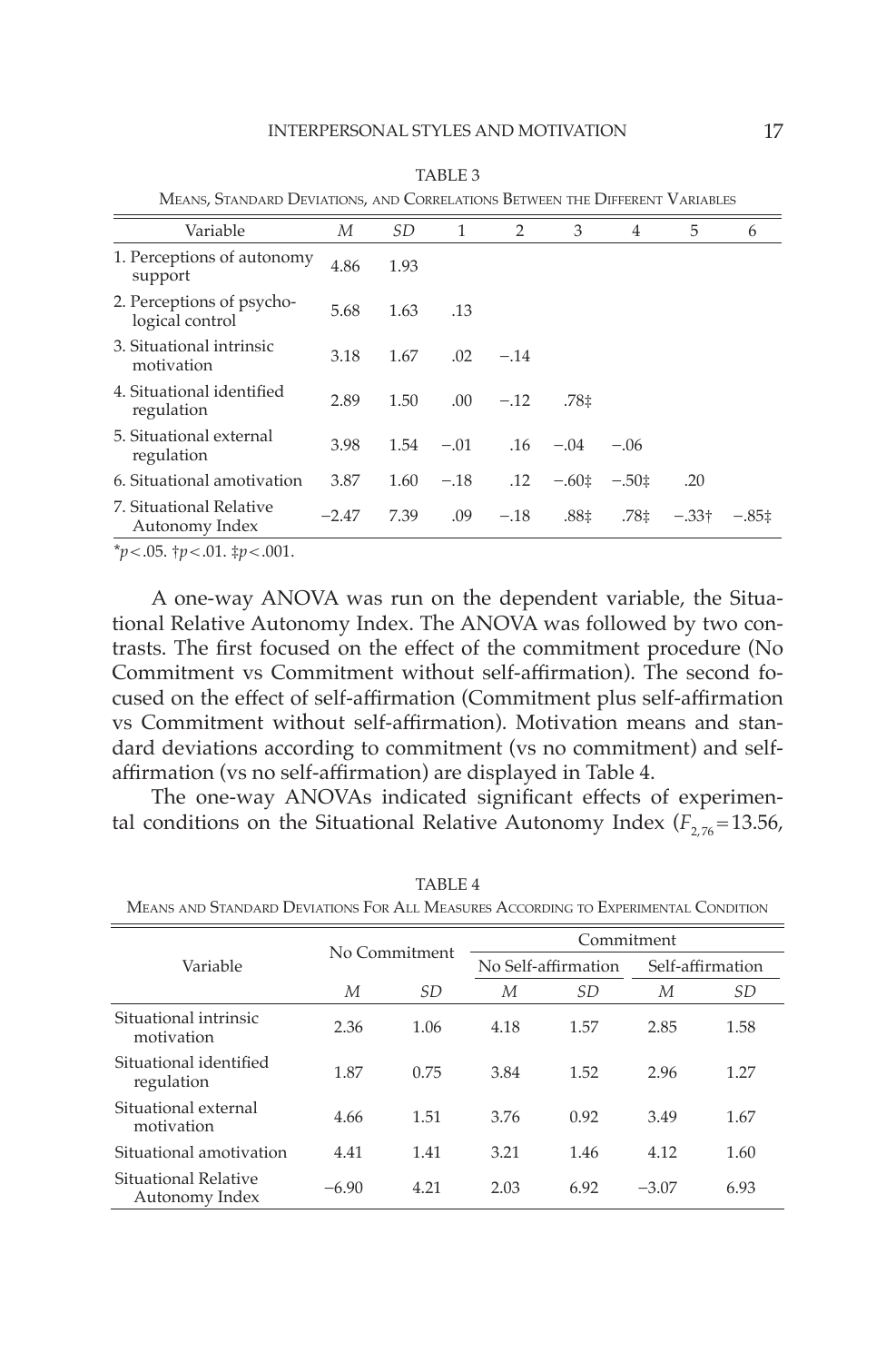$p<.001$ ,  $\eta^2$ =0.26).<sup>13</sup> Thus, the planned comparisons were performed. Results on SRAI supported this study's hypotheses. Participants in the No commitment condition (*M* = −6.90, *SD* = 4.21) indicated less self-determined motivation than those in the Commitment-without self-affirmation condition  $(M=2.03, SD=6.92, t=4.65, p<0.01, d=3.78)$ . The second contrast indicated that participants in the Commitment plus self-affirmation condition reported marginally lower self-determined motivation scores (*M* = −3.07, *SD* = 6.93, *t* = 1.66, *p* = .10, *d* = 2.63) than those in the Commitment without self-affirmation condition  $(M=2.03, SD=6.92)$ .

#### **DISCUSSION**

 The purpose of Study 2 was to test an original explanation of Study 1's results, which showed that students' situational self-determined motivation toward a task increased when they were recruited with a commitment procedure (Joule & Beauvois, 1998), in spite of the highly controlling interpersonal style of the experimenter. This study's interpretation of this effect was that this self-determined motivation could be a reaction to the cognitive dissonance (Festinger, 1957; Beauvois & Joule, 1999) induced by the declaration of freedom followed by the realization of a task under control. When participants were presented with a situation not expected to produce a state of dissonance (Hypothesis 1), or when they were given the possibility to reduce it through a self-affirmation procedure (Hypothesis 2), self-determined motivation decreased (Hypotheses 1 and 2 validated). These findings open a potential field of study linking self-determined motivation, self-affirmation, and commitment procedures.

The findings support the general interpretative hypothesis underlying this study, which assumes that the high self-determined motivation under a controlling behavior of the experimenter observed in Study 1 may be due to the free consent procedure used to recruit participants.

## GENERAL DISCUSSION

 The main goal of the present research was to assess the separate and conjunct effects of autonomy-supportive and controlling behaviors on self-determined motivation at a situational level of generality. In line with previous research ( Pelletier, *et al* ., 2001 ; Silk, *et al* ., 2003 ; Tessier, *et al* ., 2008 ; Blanchard, *et al.*, 2009; Bartholomew, *et al.*, 2010; Bartholomew, Ntoumanis, Ryan, Bosch, *et al.*, 2011), the two studies supported the idea that autonomy-supportive and controlling behaviors should be considered independently, since they have distinct effects on self-determined motivation. If the majority of previous research was based on participants' perceptions

 $13As$  in Study 2, an ANCOVA was run with contextual motivation assessed at time 1 (four weeks before) as a covariate. The effect of condition was still significant ( $F_{2.76}$ =9.78, *p* < .001).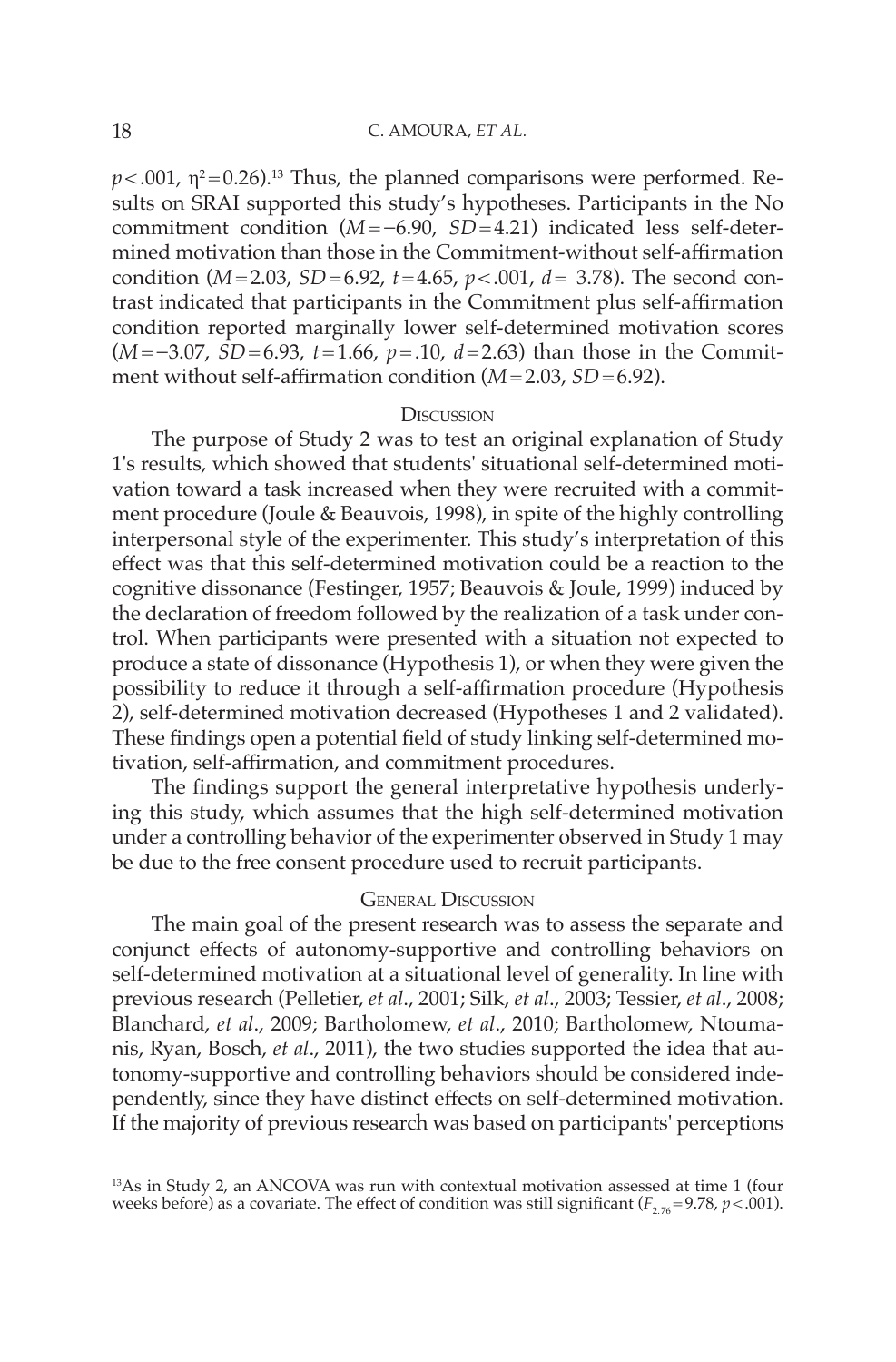of the supervisors' behaviors (assessed with self-report scales), the present research was based on actual behaviors. Despite the inconsistent result observed in the highly controlling situation, which can be explained by the commitment procedure, the results replicate previous studies. So, it seems that the distinct effects of styles on self-determined motivation is the same if behaviors are considered instead of perceptions of behaviors. However, this does not rule out an eventual distortion in the interpretation made from the behaviors under specific circumstances such as a commitment procedure. This idea suggests that an interpretative process occurred anyway among participants. Externally controlling behaviors such as those used in both studies might then not be intrinsically controlling. More studies have to be run to explore the interpretative process that might happen between an actual behavior and its perception/interpretation.

# *Limitations*

 These studies add to the literature arguing the independence of autonomy and control. However, it is important to note that in both studies the post-experimental checks of the perception of interpersonal styles were based on single items. This could explain why the negative correlation between autonomy-supportive and controlling style observed in Study 1 was weak. Indeed, those single questions imply that participants form a global impression of the experimenter's behaviors, and it is not known exactly how this impression was formed and which behavior was most salient for participants. More studies with strongest measures of interpersonal styles at the situational level could be very interesting.

 Also, the participants were third-year economy students in Study 1 and first-year sport students in Study 2. Although some differences exist (age and major), the effects of autonomy-supportive and/or controlling behaviors on self-determined motivation were robust, whatever the social context considered (e.g., sport, education, parenting, or health). Autonomy-support leads to self-determined motivation, as contrasted with control. Whatever the major studied (economy or sport), or the age of college students (first or third academic year), the effects of the experimenter's behaviors on students' situational self-determined motivation remained the same. The Relative Autonomy Index (RAI) was chosen to assess self-determined motivation. The RAI is a global indicator of the self-determined motivation, which is useful for reducing the numbers of dependent variables and is regularly used by researchers (Soenens, Sierens, Vansteenkiste, Dochy, & Goossens, 2012; Amoura, Berjot, & Gillet, 2013; Kusurkar, Ten Cate, Vos, Westers, & Croiset, 2013 ). But the RAI does not allow identification of the combination and parts of each form of motivational regulation (Ratelle, Guay, Vallerand, Larose, & Senécal, 2007).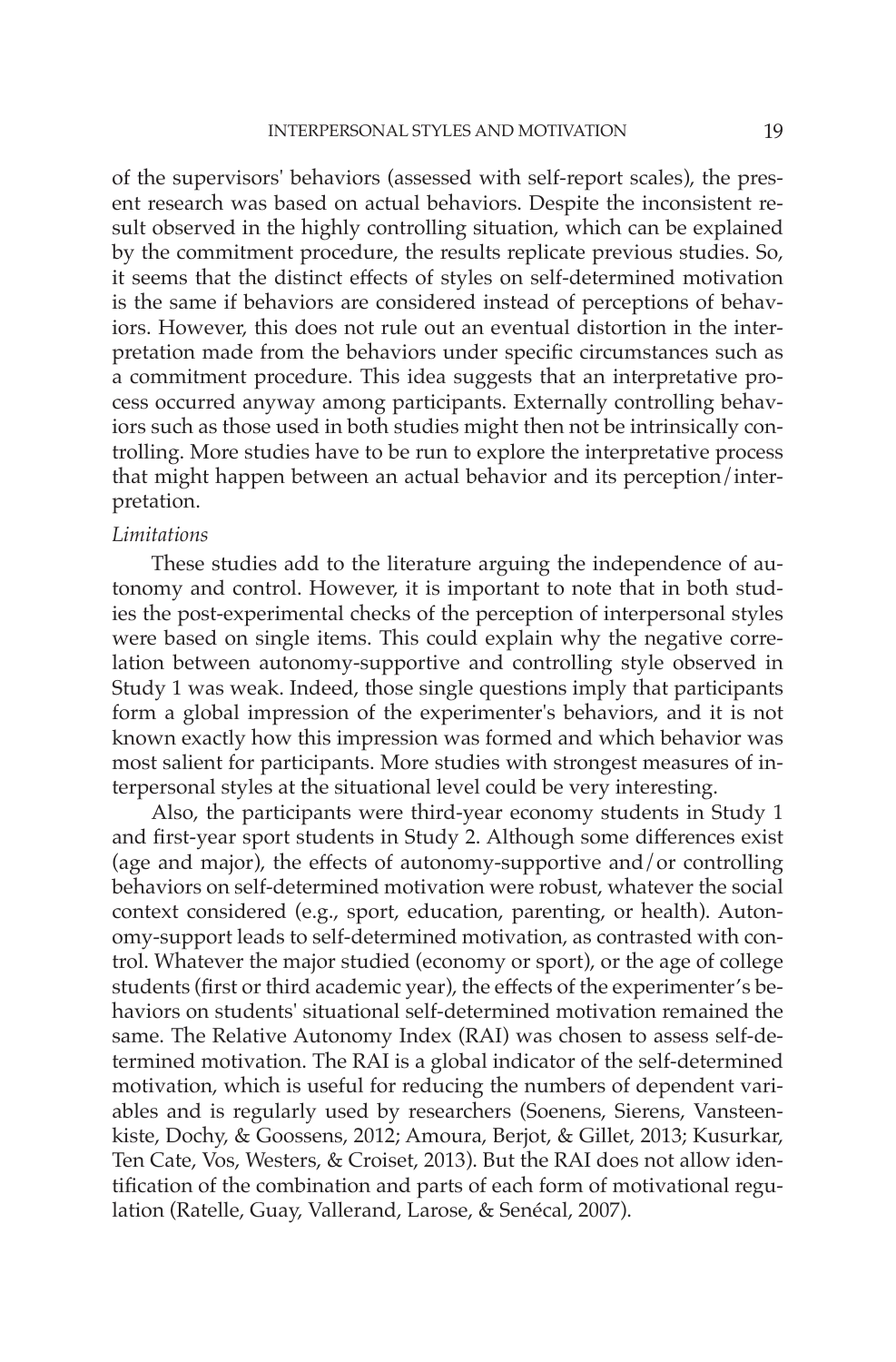## *Further Study*

 Behavioral indicators of situational self-determined motivation would be interesting. Future research could replicate this experimental design with a random assignment of participants, instead of a random assignment of groups, in the different experimental conditions. Study 2 still observed the conjunct effect of both interpersonal styles but focused on only one experimental condition of Study 1 (Low autonomy–High control condition). Also, the effects of the commitment procedure and self-affirmation were not invested for the three other experimental conditions (i.e., High autonomy–Low control; Low autonomy–Low control; High autonomy–High control). However, in Study 1, these three other conditions did not create dissonance either because of the low control (Low autonomy– Low control condition) or because of the concomitant presence of high autonomy-supportive behaviors (High autonomy–High control condition).

 The studies did not allow assessment of how the situational motivation observed may evolve over time and its effects on contextual motivation. This could be interesting to test for the existence of a "bottom-up effect" (Vallerand, 1997) showing that the situational self-determined motivation (in a specific situation) induced by the experimental conditions affects contextual self-determined motivation (in the studies in general). Finally, needs satisfaction and needs thwarting were not assessed, which could provide other answers. Indeed, if autonomy-support and control are conceptually distinct, then they might be expected to affect motivation via a distinct process (Balaguer, *et al.*, 2012; Ng, *et al.*, 2013). Autonomy-support has been found to affect self-determined motivation through needs satisfaction (Baard, Deci, & Ryan, 2004; Vallerand, 2007), and psychological control has been found to affect psychological adjustment variables ( Bartholomew, Ntoumanis, Ryan, Bosch, *et al* ., 2011 ; Bartholomew, Ntoumanis, Ryan, & Thøgersen-Ntoumani, 2011 ) or self-determined motivation (Amoura, *et al.*, in press; Ng, *et al.*, 2014) negatively through needs thwarting.

# *Implications*

 Beyond theoretical aspects, some practical implications can be inferred. Teachers, who often have to watch over students to evaluate their performance and to deter misconduct ( Borich, 1988 ), prefer controlling behaviors rather than autonomy-supportive ones (Boggiano, Barrett, Weiher, McCleland, & Lusk, 1987; Barrett & Boggiano, 1988), and are often more controlling than autonomy-supportive (Newby, 1991). Previous research has shown that external pressures (high-stakes testing policies) may partially explain teachers' controlling behaviors ( Deci, Spiegel, Ryan, Koestner, & Kauffman, 1982; Ryan & La Guardia, 1999; Pelletier,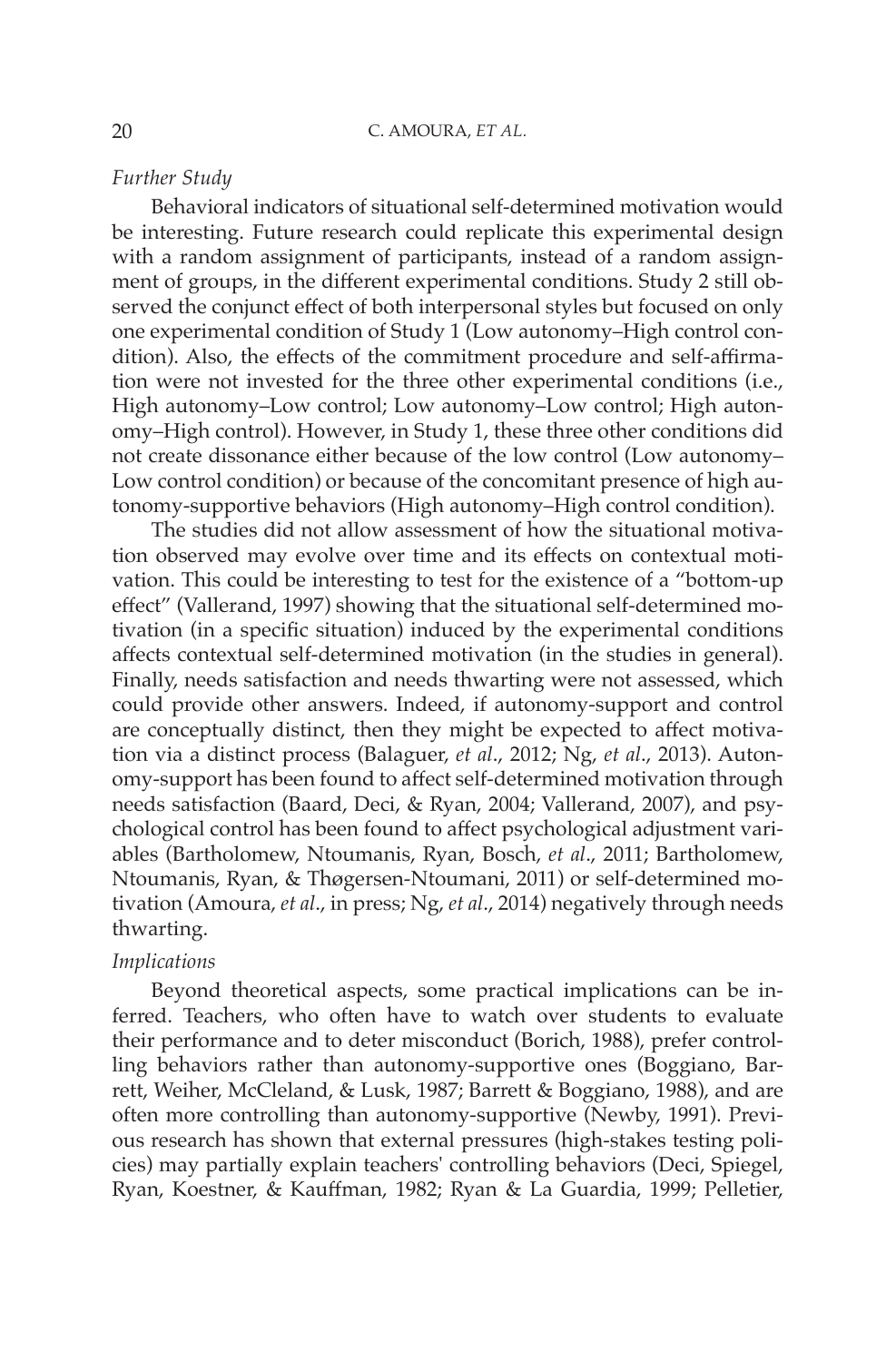Seguin-Levesque, & Legault, 2002). Teachers are regularly taught that an autonomy-supportive style is a better way to adopt to improve students' self-determined motivation. Current results suggest that explicit control, surveillance, evaluation, and injunctions to behave in a specific way, which could be considered as soft psychological control (compared to internally controlling techniques), can lead to situational self-determined motivation only under certain specific circumstances—here, when people are placed in a cognitive dissonance state induced by a commitment procedure. But the literature broadly shows that when students feel controlled, their self-determined motivation decreases. Through these results and from SDT, it is quite clear that autonomy support promotes self-regulating learning, self-determined motivation, and well-being. Rather than control, teachers may use "structure" (Connell & Wellborn, 1991; Jang, et al., 2010). Structure is necessary to self-determined motivation and should not be confused with a controlling style (Vansteenkiste, et al., 2012). According to Reeve (2006), structure consists in (a) presenting clear goals, rules, and expectations before engaging in an activity; (b) to offer help, guidance and supervision, which implies surveillance; and (c) giving positive feedback. Indeed, contrary to a controlling style, structure does not thwart basic psychological needs for autonomy, competence, and relatedness (Vansteenkiste, et al., 2012). In fact, while structure affects students' behaviors, psychological control affects cognitions through manipulation. When structure is provided in an autonomy-supportive manner, self-determined motivation is fostered. So, if teaching implies giving rules, indications, and surveillance, this is not problematic if monitoring is explicitly clarified as being for students' progress, and not as social control (Plant  $\&$ Ryan, 1985; Enzle & Anderson, 1993). Controlling behaviors such as intimidation, verbal abuse, guilt, shame, physical punishment, or pressure, really do not support self-determined motivation, even among people recruited with a commitment procedure.

 From the researchers' point of view, a controlling style does not lead to self-determined motivation, but they draw attention to the fact that the conditions under which situational self-determined motivation measures are performed requires caution.

#### REFERENCES

- AMABILE, T. M., DEJONG, W., & LEPPER, M. R. (1976) Effects of externally imposed deadlines on subsequent intrinsic motivation . *Journal of Personality and Social Psychology* , 34 ( 1 ), 92 - 98 . DOI: 10.1037/0022-3514.34.1.92
- AMOURA, C., BERJOT, S., CARUANA, S., & FINEZ, L. (2013) Autonomy-supportive and controlling behaviors: two sides of the same coin? Paper presented at the Fifth International Conference on Self-Determination, Rochester, New York, June 27-30.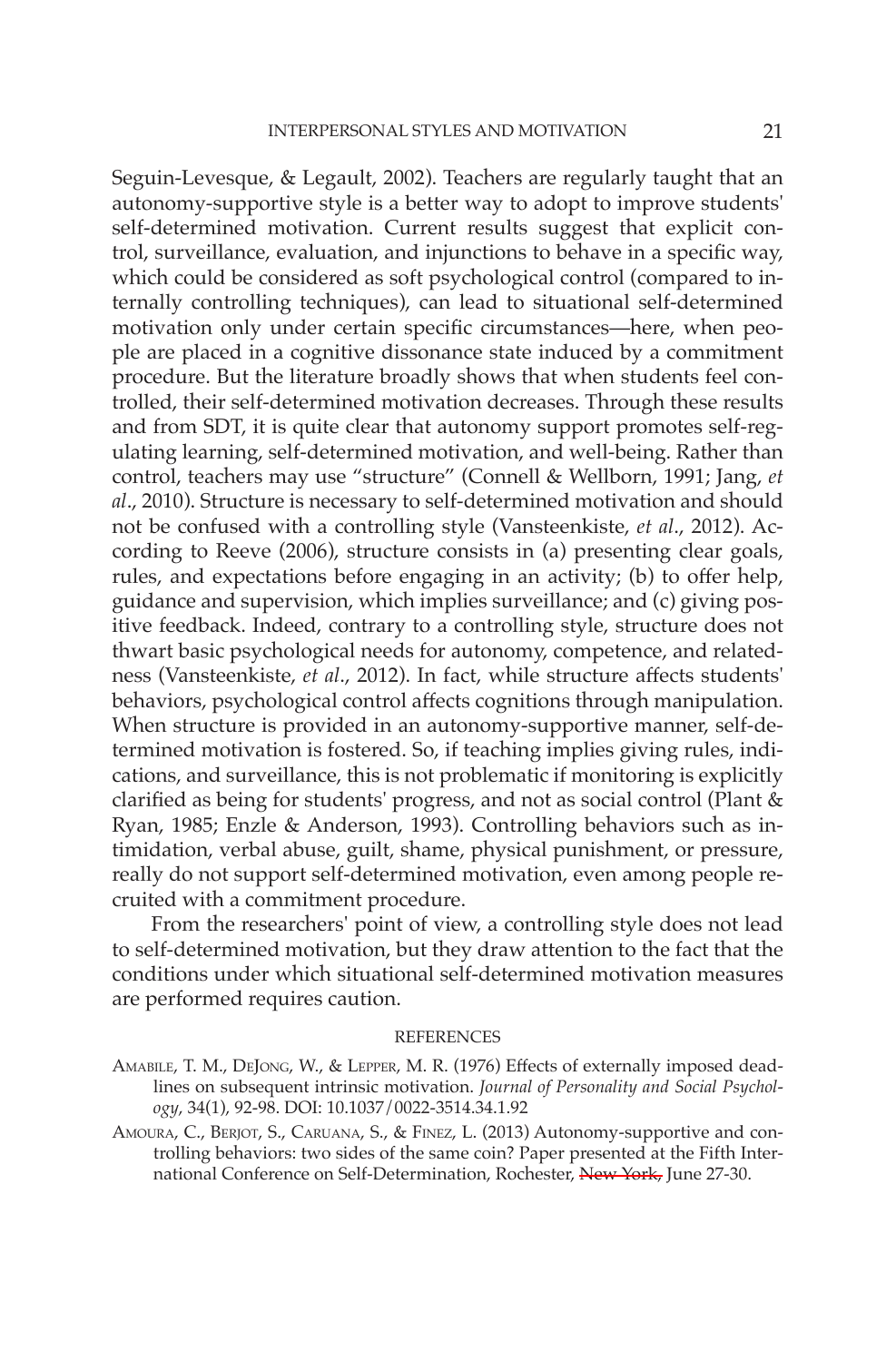### 22 C. AMOURA, *ET AL.*

- AMOURA, C., BERJOT, S., & GILLET, N. (2013) Desire for control: its effect on needs satisfaction and autonomous motivation. *Revue internationale de psychologie sociale*, 26(2), 55 - 71.
- AMOURA, C., BERJOT, S., GILLET, N., CARUANA, S., COHEN, J., & FINEZ, L. (in press) When feeling autonomous or being controlled do not satisfy/thwart the same needs: their distinct effect on autonomous motivation and performance. Swiss Journal of *Psychology* .
- Assor, A., KAPLAN, H., KANAT-MAYMON, Y., & ROTH, G. (2005) Directly controlling teacher behaviors as predictors of poor motivation and engagement in girls and boys: the role of anger and anxiety. *Learning and Instruction*, 15(5), 397-413. DOI: http:// dx.doi.org/10.1016/j.learninstruc.2005.07.008
- BAARD, P. P., DECI, E. L., & RYAN, R. M. (2004) Intrinsic need satisfaction: a motivational basis of performance and well-being in two work settings. *Journal of Applied Social*  Psychology, 34(10), 2045-2068. DOI: 10.1111/j.1559-1816.2004.tb02690.x
- BALAGUER, I., GONZÁLEZ, L., FABRA, P., CASTILLO, I., MERCÉ, J., & DUDA, J. L. (2012) Coaches' interpersonal style, basic psychological needs and the well-and ill-being of young soccer players: a longitudinal analysis. *Journal of Sports Sciences*, 30(15), 1619-1629. DOI: 10.1080/02640414.2012.731517
- BARRETT, M., & BOGGIANO, A. K. (1988) Fostering extrinsic orientations: use of reward strategies to motivate children. *Journal of Social and Clinical Psychology*, 6(3-4), 293-309 . DOI: 10.1521/jscp.1988.6.3-4.293
- BARTHOLOMEW, K. J., NTOUMANIS, N., RYAN, R. M., BOSCH, J. A., & THØGERSEN-NTOUMANI, C. ( 2011 ) Self-determination theory and diminished functioning: the role of interpersonal control and psychological need thwarting . *Personality & Social Psychology Bulletin* , 37 ( 11 ), 1459 - 1473 . DOI: 10.1177/0146167211413125
- BARTHOLOMEW, K. J., NTOUMANIS, N., RYAN, R. M., & THOGERSEN-NTOUMANI, C. (2011) Psychological need thwarting in the sport context: assessing the darker side of athletic experience. *Journal of Sport & Exercise Psychology*, 33(1), 75-102.
- BARTHOLOMEW, K. J., NTOUMANIS, N., & THOGERSEN-NTOUMANI, C. (2010) The controlling interpersonal style in a coaching context: development and initial validation of a psychometric scale. *Journal of Sport & Exercise Psychology*, 32(2), 193-216.
- BEAUVOIS, J-L., & JOULE, R-V. (1999) A radical point of view on dissonance theory. In E. Harmon-Jones & J. Mills (Eds.), *Cognitive dissonance: progress on a pivotal theory in*  social psychology. Washington, DC: American Psychological Association. Pp. 43-70.
- BLACK, A. E., & DECI, E. L. (2000) The effects of instructors' autonomy support and students' autonomous motivation on learning organic chemistry: a self-determination theory perspective. *Science Education*, 84(6), 740-756. DOI: 10.1002/ 1098-237x(200011)84:6<740::aid-sce4>3.0.co;2-3
- BLANCHARD, C. M., AMIOT, C. E., PERREAULT, S., VALLERAND, R. J., & PROVENCHER, P. (2009) Cohesiveness, coach's interpersonal style and psychological needs: their effects on self-determination and athletes' subjective well-being . *Psychology of Sport & Exercise*, 10(5), 545-551. DOI: http://dx.doi.org/10.1016/j.psychsport.2009.02.005
- BOGGIANO, A. K., BARRETT, M., WEIHER, A. W., MCCLELLAND, G. H., & LUSK, C. M. (1987) Use of the maximal-operant principle to motivate children's intrinsic interest. Journal of Personality and Social Psychology, 53(5), 866-879.
- BORICH, G. D. (1988) *Effective teaching methods*. Columbus, OH: Merrill.
- COHEN, G. L., GARCIA, J., APFEL, N., & MASTER, A. (2006) Reducing the racial achievement gap: a social-psychological intervention. Science, 313(5791), 1307-1310. DOI: 10.1126/science.1128317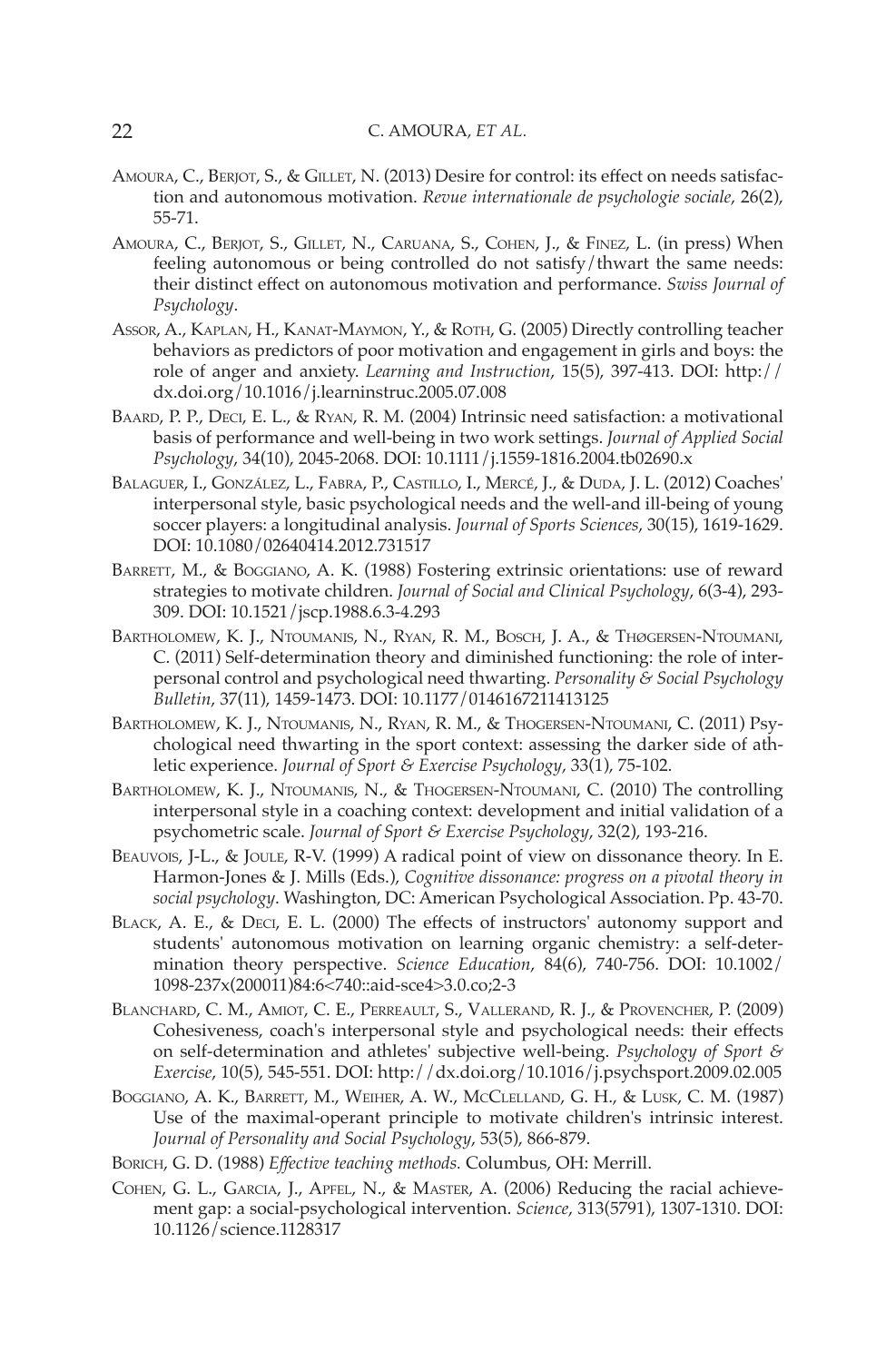- CONNELL , J. P. , & WELLBORN , J. G. ( 1991 ) Competence, autonomy, and relatedness: a motivational analysis of self-system processes . In M. R. Gunnar & L. A. Sroufe (Eds.), Self processes and development. Hillsdale, NJ: Erlbaum Pp. 43-77.
- DECHARMS , R. C. ( 1968 ) *Personal causation: the internal aff ective determinants of behavior* . New York: Academic Press.
- DECI, E. L. (1971) Effects of externally mediated rewards on intrinsic motivation. *Journal of Personality and Social Psychology* , 18 ( 1 ), 105 - 115 . DOI: 10.1037/h0030644
- DECI, E. L., & CASCIO, W. F. (1972) Changes in intrinsic motivation as a function of negative feedback and threats. Paper presented at the meeting of the Eastern Psychological Association, Boston, MA, April 27-29 .
- DECI, E. L., EGHRARI, H., PATRICK, B. C., & LEONE, D. R. (1994) Facilitating internalization: the self-determination theory perspective. *Journal of Personality*, 62(1), 119-142. DOI: 10.1111/1467-6494.ep9406221281
- DECI, E. L., SPIEGEL, N. H., RYAN, R. M., KOESTNER, R., & KAUFFMAN, M. (1982) Effects of performance standards on teaching styles: behavior of controlling teachers . *Journal of Educational Psychology* , 74 ( 6 ), 852 - 859 . DOI: 10.1037/0022-0663.74.6.852
- DECI, E. L., & RYAN, R. M. (1987) The support of autonomy and the control of behavior. Journal of Personality and Social Psychology, 53(6), 1024-1037.
- DECI, E. L., & RYAN, R. M. (2000) The "what" and "why" of goal pursuits: human needs and the self-determination of behavior. *Psychological Inquiry*, 11(4), 227-268. DOI: 10.1207/S15327965PLI1104\_01
- DECI, E. L., & RYAN, R. M. (2008) Facilitating optimal motivation and psychological wellbeing across life's domains. *Canadian Psychology*, 49(1), 14-23.
- DECI, E. L., & RYAN, R. M. (2012) Motivation, personality, and development within embedded social contexts: an overview of self-determination theory. *The Oxford* handbook of human motivation. New York: Oxford Univer. Press. Pp. 85-107.
- DECI, E. L., SCHWARTZ, A. J., SHEINMAN, L., & RYAN, R. M. (1981) An instrument to assess adults' orientations toward control versus autonomy with children: reflections on intrinsic motivation and perceived competence . *Journal of Educational Psychology* , 73(5), 642-650. DOI: 10.1037 / 0022-0663.73.5.642
- ENZLE, M. E., & ANDERSON, S. C. (1993) Surveillant intentions and intrinsic motivation. Journal of Personality and Social Psychology, 64(2), 257-266. DOI: 10.1037 / 0022-3514. 64.2.257
- FESTINGER , L. ( 1957 ) *A theory of cognitive dissonance* . Stanford, CA : Stanford Univer. Press .
- FINEZ, L., & SHERMAN, D. K. (2012) Train in vain: the role of the self in claimed self-handicapping strategies. *Journal of Sport & Exercise Psychology*, 34(5), 600-620.
- FREEDMAN, J. L., & FRASER, S. C. (1966) Compliance without pressure: the foot-in-thedoor technique. *Journal of Personality and Social Psychology*, 4(2), 195-202. DOI: 10.1037/h0023552
- GILLET, N., BERJOT, S., & PATY, E. (2010) Profils motivationnels et ajustement au travail: vers une approche intra-individuelle de la motivation. *Le Travail Humain*, 73(2), 141-162. DOI: 10.3917/th.732.0141
- GILLET, N., VALLERAND, R. J., AMOURA, C., & BALDES, B. (2010) Influence of coaches' autonomy support on athletes' motivation and sport performance: a test of the hierarchical model of intrinsic and extrinsic motivation . *Psychology of Sport & Exercise* , 11(2), 155-161. DOI: 10.1016/j.psychsport.2009.10.004
- GROLNICK, W. S. (2003) The psychology of parental control: how well-meant parenting back*fires*. Mahwah, NJ: Erlbaum.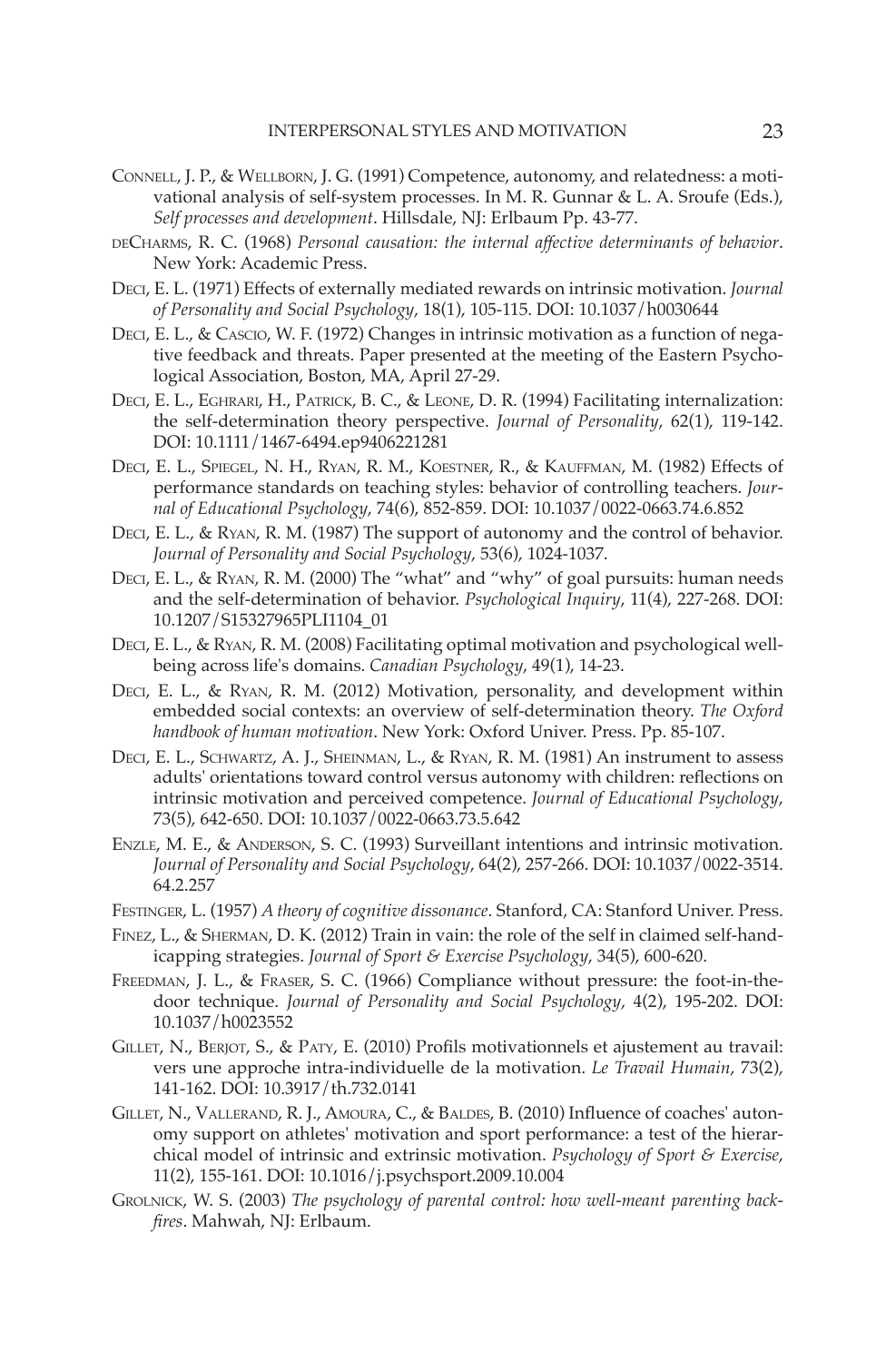- GROLNICK , W. S. , & RYAN , R. M. ( 1987 ) Autonomy in children's learning: an experimental and individual difference investigation. *Journal of Personality and Social Psychology*, 52(5), 890-898. DOI: 10.1037 / 0022-3514.52.5.890
- GROLNICK, W. S., & RYAN, R. M. (1989) Parent styles associated with children's self-regulation and competence in school. *Journal of Educational Psychology*, 81(2), 143-154. DOI: 10.1037/0022-0663.81.2.143
- GUAY, F., VALLERAND, R. J., & BLANCHARD, C. (2000) On the assessment of situational intrinsic and extrinsic motivation: the situational motivation scale (SIMS) . *Motiva*tion and Emotion, 24(3), 175-213. DOI: 10.1023/a:1005614228250
- HARACKIEWICZ, J. M., MANDERLINK, G., & SANSONE, C. (1984) Rewarding pinball wizardry: effects of evaluation and cue value on intrinsic interest. *Journal of Personality and* Social Psychology, 47(2), 287-300. DOI: 10.1037 / 0022-3514.47.2.287
- JANG, H., REEVE, J., & DECI, E. L. (2010) Engaging students in learning activities: it is not autonomy support or structure but autonomy support and structure . *Journal of Educational Psychology* , 102 ( 3 ), 588 - 600 . DOI: 10.1037/a0019682
- JOHNSON, T. G., PRUSAK, K. A., PENNINGTON, T., & WILKINSON, C. (2011) The effects of the type of skill test, choice, and gender on the situational motivation of physical education students. *Journal of Teaching in Physical Education*, 30(3), 281-295.
- JOULE , R. V. , & BEAUVOIS , J. L. ( 1998 ) *La soumission librement consentie* . Grenoble, France : PUG.
- KOESTNER, R., RYAN, R. M., BERNIERI, F., & HOLT, K. (1984) Setting limits on children's behavior: the differential effects of controlling vs. informational styles on intrinsic motivation and creativity. *Journal of Personality*, 52(3), 233-248. DOI: 10.1111/ j.1467-6494.1984.tb00879.x
- KUSURKAR, R. A., TEN CATE, T. J., VOS, C. M. P., WESTERS, P., & CROISET, G. (2013) How motivation affects academic performance: a structural equation modelling analysis. Advances in Health Sciences Education, 18(1), 57-69.
- LABBROZZI, D., ROBAZZA, C., BERTOLLO, M., BUCCI, I., & BORTOLI, L. (2013) Pubertal development, physical self-perception, and motivation toward physical activity in girls. *Journal of Adolescence, 36(4), 759-765. DOI: 10.1016/j.adolescence.2013.06.002*
- LEPPER, M. R., & GREENE, D. (1975) Turning play into work: effects of adult surveillance and extrinsic rewards on children's intrinsic motivation . *Journal of Personality and Social Psychology* , 31 ( 3 ), 479 - 486 . DOI: 10.1111/j.1467-6494.1984.tb00879.x
- MAGEAU, G. A., RANGER, F., KOESTNER, R., MOREAU, E., & FOREST, J. (2011) Construction and validation of the Perceived Parental Autonomy Support Scale (P-PASS) . Manuscript submitted for publication, Univer. of Montreal, Montreal, Ouebec, Canada.
- MAGEAU, G. A., & VALLERAND, R. J. (2003) The coach-athlete relationship: a motivational model . *Journal of Sports Sciences* , 21 ( 11 ), 883 - 904 . DOI: 10.1080/026404103100014 0374
- MOREAU, E., & MAGEAU, G. (2012) The importance of perceived autonomy support for the psychological health and work satisfaction of health professionals: not only supervisors count, colleagues too! *Motivation and Emotion*, 36(3), 268-286. DOI: 10.1007/s11031-011-9250-9
- MOREAU, E., & MAGEAU, G. A. (2013) Conséquences et corrélats associés au soutien de l'autonomie dans divers domaines de vie. *Psychologie Française*, 58(3), 195-227. DOI: 10.1016/j.psfr.2013.03.003
- MOUSTAKA, F. C., VLACHOPOULOS, S. P., KABITSIS, C., & THEODORAKIS, Y. (2012) Effects of an autonomy-supportive exercise instructing style on exercise motivation, psy-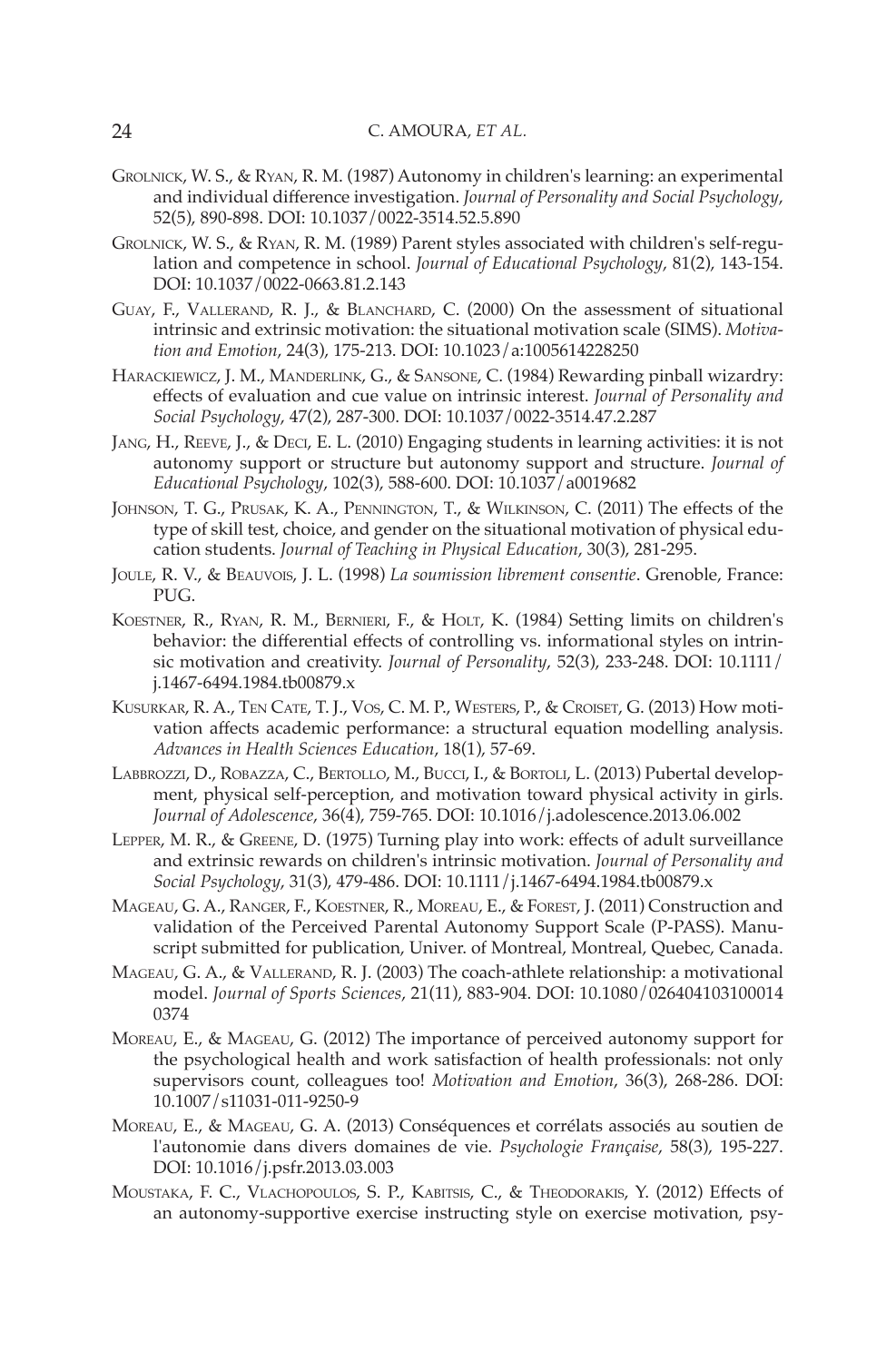chological well-being, and exercise attendance in middle-age women. *Journal of Physical Activity & Health*, 9(1), 138-150.

- NEWBY, T. J. (1991) Classroom motivation: strategies of first-year teachers. *Journal of Educational Psychology*, 83(2), 195-200.
- NG, J. Y. Y., NTOUMANIS, N., & THØGERSEN-NTOUMANI, C. (2014) Autonomy support and control in weight management: what important others do and say matters. *British Journal of Health Psychology*, 19(3), 540-552. DOI: 10.1111 / bjhp.12054
- PELLETIER, L. G., FORTIER, M. S., VALLERAND, R. J., & BRIÈRE, N. M. (2001) Associations among perceived autonomy support, forms of self-regulation, and persistence: a prospective study. *Motivation and Emotion*, 25(4), 279-306. DOI: 10.1023/a:1014805132406
- PELLETIER, L. G., SÉGUIN-LÉVESQUE, C., & LEGAULT, L. (2002) Pressure from above and pressure from below as determinants of teachers' motivation and teaching behaviors . *Journal of Educational Psychology* , 94 ( 1 ), 186 - 196 . DOI: 10.1037//0022-0663.94.1.186
- PLANT, R. W., & RYAN, R. M. (1985) Intrinsic motivation and the effects of self-consciousness, self-awareness, and ego-involvement: an investigation of internally controlling styles. *Journal of Personality*, 53(3), 435-449. DOI: 10.1111/j.1467-6494.1985.tb00375.x
- RATELLE, C. F., GUAY, F., VALLERAND, R. J., LAROSE, S., & SENECAL, C. (2007) Autonomous, controlled, and amotivated types of academic motivation: a person-oriented analysis . *Journal of Educational Psychology* , 99 ( 4 ), 734 - 746 . DOI: 10.1037/0022-0663.99.4.734
- REEVE, J. (2009) Why teachers adopt a controlling motivating style toward students and how they can become more autonomy supportive. *Educational Psychologist*, 44(3), 159 - 175 . DOI: 10.1080/00461520903028990
- REEVE, J., & JANG, H. (2006) What teachers say and do to support students' autonomy during a learning activity. *Journal of Educational Psychology*, 98(1), 209-218. DOI: 10.1037/0022-0663.98.1.209
- REEVE, J., JANG, H., CARRELL, D., JEON, S., & BARCH, J. (2004) Enhancing students' engagement by increasing teachers' autonomy support. *Motivation and Emotion*, 28(2), 147 - 169 . DOI: 10.1023/B:MOEM.0000032312.95499.6f
- REEVE, J., JANG, H., HARDRE, P., & OMURA, M. (2002) Providing a rationale in an autonomysupportive way as a strategy to motivate others during an uninteresting activity. *Motivation and Emotion, 26(3), 183-207. DOI: 10.1023/A:1021711629417*
- RYAN, R. M. (1982) Control and information in the intrapersonal sphere: an extension of cognitive evaluation theory. *Journal of Personality and Social Psychology*, 43(3), 450-461 . DOI: 10.1037/0022-3514.43.3.450
- RYAN, R. M., & CONNELL, J. P. (1989) Perceived locus of causality and internalization: examining reasons for acting in two domains . *Journal of Personality and Social Psychology* , 57 ( 5 ), 749 - 761 . DOI: 10.1037/0022-3514.57.5.749
- RYAN, R. M., & DECI, E. L. (2000) Intrinsic and extrinsic motivations: classic definitions and new directions. *Contemporary Educational Psychology*, 25(1), 54-67. DOI: 10.1006/ceps.1999.1020
- RYAN, R. M., & DECI, E. L. (2002) An overview of self-determination theory: an organismic dialectical perspective . In E. L. Deci & R. M. Ryan (Eds.), *Handbook of self*determination research. Rochester, NY: Univer. of Rochester Press. Pp. 3-33.
- RYAN, R. M., & LA GUARDIA, J. G. (1999) Achievement motivation within a pressured society: intrinsic and extrinsic motivations to learn and the politics of school reform. In T. Urdan (Ed.), *Advances in motivation and achievement*. Vol. 11. Greenwich, CT: JAI Press. Pp. 45-85.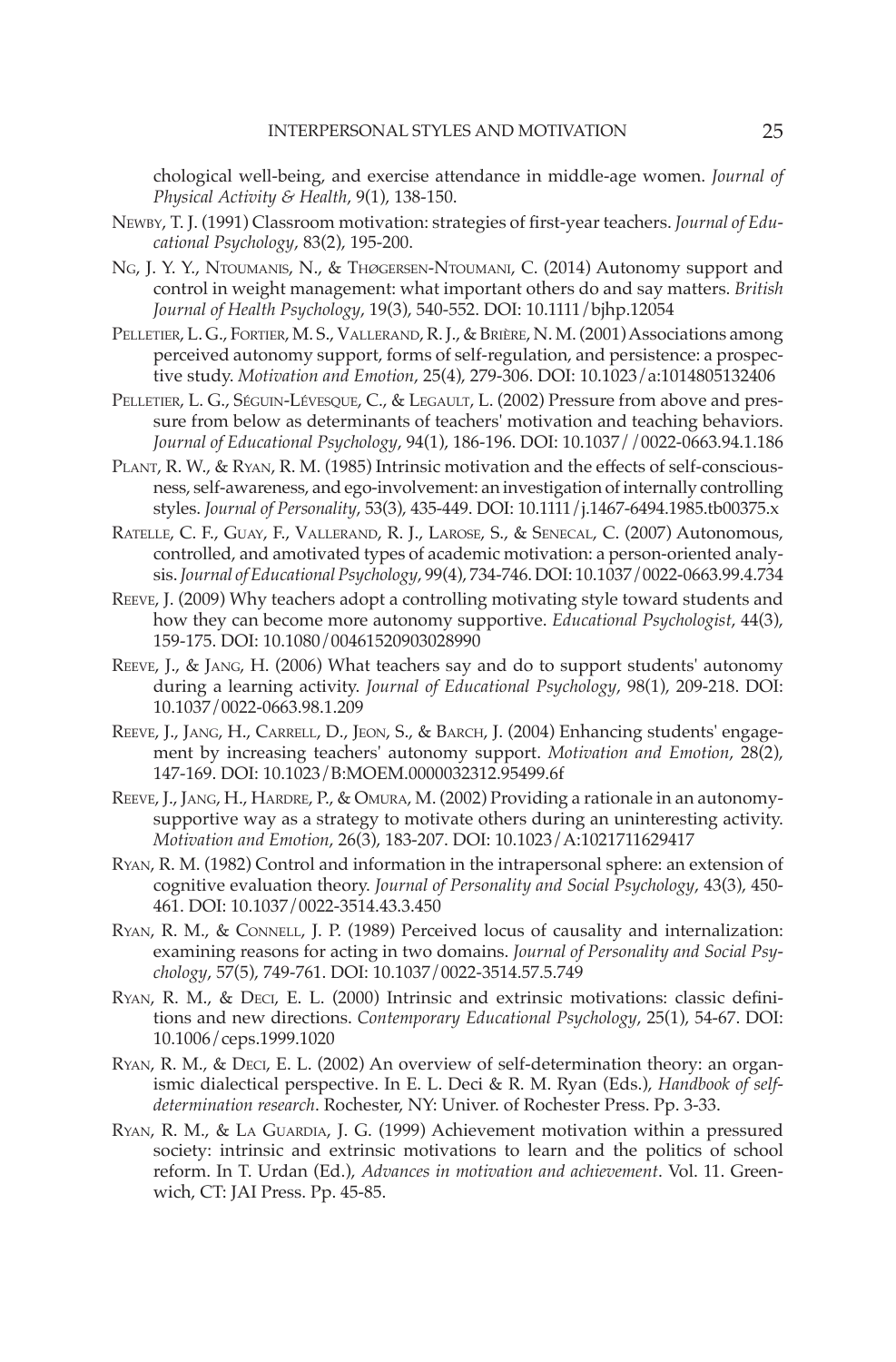- SHELDON, K. M., & FILAK, V. (2008) Manipulating autonomy, competence, and relatedness support in a game-learning context: new evidence that all three needs matter . *British Journal of Social Psychology* , 47 ( 2 ), 267 - 283 . DOI: 10.1348/014466607X238797
- SHERMAN, D. K. (2013) Self-affirmation: understanding the effects. *Social and Personality* Psychology Compass, 7(11), 834-845. DOI: 10.1111 / spc3.12072
- SHERMAN, D. K., & COHEN, G. L. (2006) The psychology of self-defense: self-affirmation theory . In M. P. Zanna (Ed.), *Advances in experimental social psychology* . Vol. 38 . San Diego, CA: Academic Press. Pp. 183-242.
- SILK, J. S., MORRIS, A. S., KANAYA, T., & STEINBERG, L. (2003) Psychological control and autonomy granting: opposite ends of a continuum or distinct constructs? *Journal*  of Research on Adolescence, 13(1), 113-128. DOI: 10.1111 / 1532-7795.1301004
- SOENENS, B., & VANSTEENKISTE, M. (2010) A theoretical upgrade of the concept of parental psychological control: proposing new insights on the basis of self-determination theory. *Developmental Review*, 30(1), 74-99. DOI: 10.1016/j.dr.2009.11.001
- SOENENS, B., VANSTEENKISTE, M., & SIERENS, E. (2009) How are parental psychological control and autonomy-support related? A cluster-analytic approach . *Journal of Mar*riage and Family, 71(1), 187-202. DOI: 10.1111 /j.1741-3737.2008.00589.x
- SOENENS, B., VANSTEENKISTE, M., SIERENS, E., DOCHY, F., & GOOSSENS, L. (2012) Psychologically controlling teaching: examining outcomes, antecedents, and mediators . *Journal of Educational Psychology* , 104 ( 1 ), 108 - 120 . DOI: 10.1037/a0025742
- STEELE, C. M. (1988) The psychology of self-affirmation: sustaining the integrity of the self. In L. Berkowitz (Ed.), *Advances in experimental social psychology*. New York: Academic Press. Pp. 261-302.
- STEELE, C. M., & LIU, T. J. (1983) Dissonance processes as self-affirmation. *Journal of Personality and Social Psychology* , 45 ( 1 ), 5 - 19 . DOI: 10.1037/0022-3514.45.1.5
- STEFANOU, C. R., PERENCEVICH, K. C., DICINTIO, M., & TURNER, J. C. (2004) Supporting autonomy in the classroom: ways teachers encourage student decision making and ownership . *Educational Psychologist* , 39 ( 2 ), 97 - 110 . DOI: 10.1207/s15326985ep3902\_2
- TESSIER, D., SARRAZIN, P., & NTOUMANIS, N. (2008) The effects of an experimental programme to support students' autonomy on the overt behaviours of physical education teachers. *European Journal of Psychology of Education*, 23(3), 239-253. DOI: 10.1007/bf03172998
- TSAI, Y-M., KUNTER, M., LÜDTKE, O., TRAUTWEIN, U., & RYAN, R. M. (2008) What makes lessons interesting? The role of situational and individual factors in three school subjects. *Journal of Educational Psychology*, 100(2), 460-472. DOI: 10.1037/0022-0663.100.2.460
- VALLERAND, R. J. (1997) Toward a hierarchical model of intrinsic and extrinsic motivation . In M. P. Zanna (Ed.), *Advances in experimental social psychology* . New York : Academic Press. Pp. 271-360.
- VALLERAND, R. J. (2007) Intrinsic and extrinsic motivation in sport and physical activity: a review and a look at the future . In G. T. E. Eklund (Ed.), *Handbook of sport psychol*ogy. (3rd ed.) New York: Wiley. Pp. 59-83.
- VALLERAND, R. J., CARBONNEAU, N., & LAFRENIÈRE, M. A. K. (2009) La théorie de l'auto détermination et le modèle hiérarchique de la motivation intrinsèque et extrinsèque: perspectives intégratives [The self-determination-theory and the hierarchical model of intrinsic and extrinsic motivation: integrative perspectives] . In P. C. F. Fenouillet (Ed.), *Traité de psychologie de la motivation* . Paris, France : Dunod . Pp. 50 - 66.